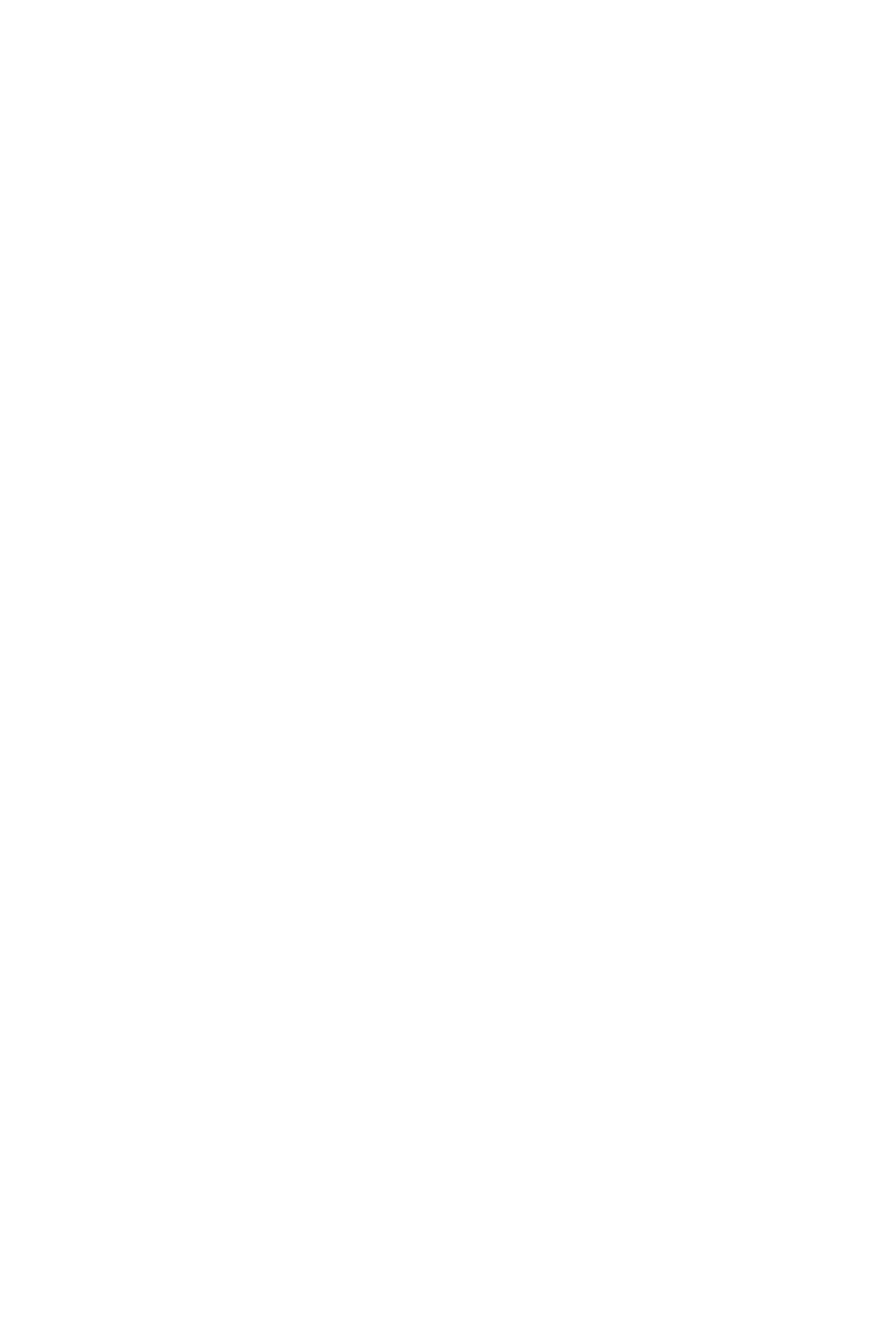**VOLUME II: CRISIS** *6) The Greatest Crisis of All 7) Why Don't We Hope? 8) Why Don't We Care? Interlude II*



## 6 **THE GREATEST CRISIS OF ALL**

## **How Did We Come to This?**

Some crises can break a heart. Some crises can stun a nation. Some crises can alter the course of a whole generation.

We live in an age of crises. I had no doubt of this as I stood near my home on a mountain crest called Washington Rock Park. From this vantage point in 1777 George Washington monitored the movements of British troops in the New Jersey valley. From this rock one can see the entire skyline of New York City just 20 miles away. On this September 11 evening what I saw, however, recalled funeral pyres I'd witnessed along India's Ganges River. Smoke billowed to blanket the horizon from the steel tomb *TIME* magazine called "The Twin Terrors".

In the fall of 2001 a whole nation gazed at a crisis unlike anything we had ever seen before. It was a crisis both global and personal — one that has permanently changed the outlook of millions worldwide. As a result, noted U.S. foreign policy scholar Walter Russell Mead predicted for *TIME* that he now believes the 21<sup>st</sup> century will be remembered as the "Age of Apocalypse". He wrote: "People feel that the veil of normal, secular reality is lifting, and we can see behind the scenes, see where God and the devil, good and evil are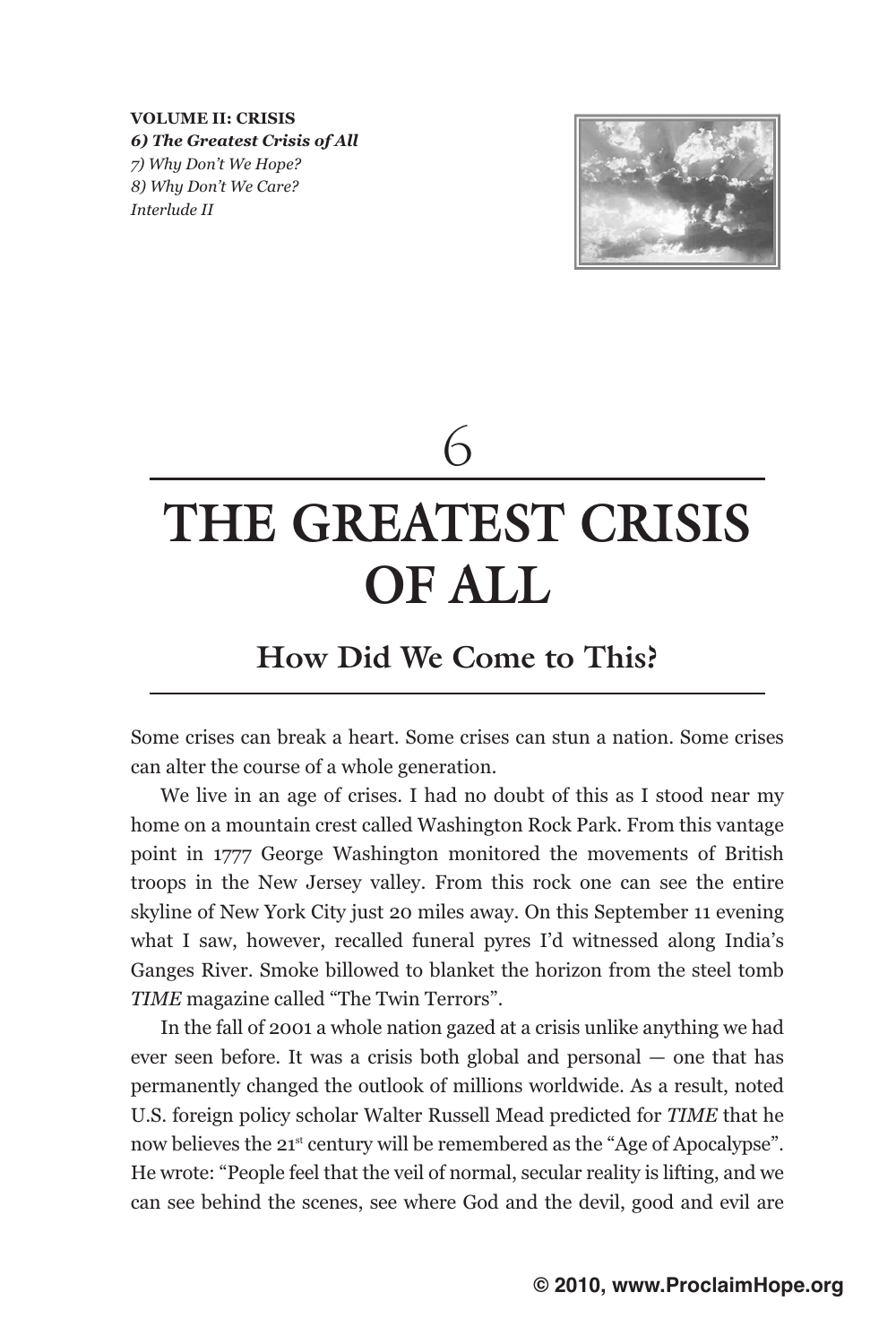fighting to control the future. They believe history is accelerating, that ancient prophecies are being fulfilled in real time." In the rise of global terrorism our nation now faces a crisis of apocalyptic proportions.

There's another crisis looming before us that outweighs all others. It is not unrelated however. But it carries far more sobering Biblical consequences than all others. This second "ground zero" is more sobering, potentially more catastrophic than collapsing towers in lower Manhattan. It is more decisive as far as eternity is concerned. It is the crisis this chapter (and this whole manifesto) is commissioned to address head on, as we:

- **• Define why our greatest crisis must be identified as a "crisis of supremacy".**
- **• Review how the crisis of supremacy has manifested itself the past 2000 years.**
- **• Survey some of the ways the crisis is unfolding inside the Church today.**
- **• Look at the impact the crisis may be having on** *your* **congregation.**
- **• Revisit the contrast between a Monarch and a mascot.**
- **• Describe how the Ascension gives us leverage to confront the crisis.**

## **Our Greatest Crisis in an Age of Crises** *(1 John 2: 18-19; 4:1-6)*

The crisis of which I speak is not, first of all, among unbelievers. It is found *inside* the Church of Jesus Christ. More ruthless than attacks on New York City and Washington, D.C., this crucible carries repercussions for an entire generation of God's people. It impacts ultimate issues touching the Kingdom of God and its advance among the nations. It affects *believers* at the heart level. Its ominous overtones echo the Battle of Ages.

Have I stated the issue too strongly? I don't think so. Before the close of this chapter I think you'll agree.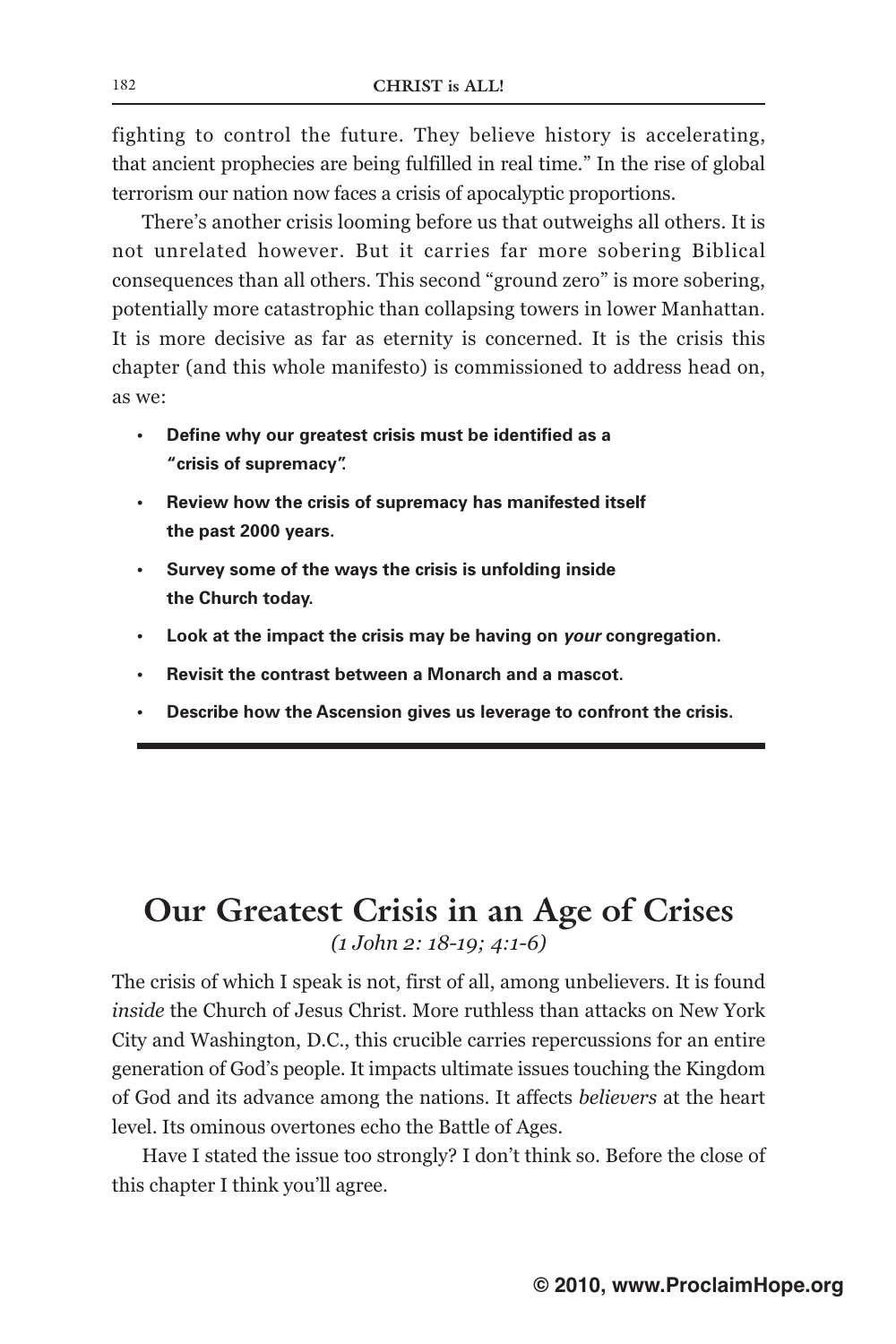## **THINK WITH ME … What should we call the overarching crisis we face inside the Church?**

Some have called it a "crisis of *Christology*." As mentioned in the opening chapter, I prefer to call it "a crisis of *supremacy*". Either way, the challenge has everything to do with how fully Christians serve the claims of God's Son. And that, in turn, has everything to do with how effectively we minister to the nations in the face of every other threat, including "Terrorism, Inc."

As we started to explore in chapter 1, the "crisis of supremacy" rises inside the Church wherever Christians are paralyzed by a significant shortfall in the way they understand the person of the Son of God, His leadership in the Purposes of God, His distribution of the Resources of God and His honor from the People of God.

This disquieting discrepancy has blindsided far too many believers around us. It has sabotaged a host of unsuspecting disciples. It has preempted the vitality of our worship, prayer, community life and ministry outreach. In too many cases it has numbed our daily walk with our Redeemer. Above all, it has robbed God of His rightful praise through His people among all peoples.

More terrifying than Muslim extremists on the path of Jihad or the proliferation of weapons of mass destruction, the world's most precarious

danger is actually manifested in many churches as a lack of adequate vision for the Lord of Glory. Every other crisis faced by the nations impinges, directly or indirectly, on how *Christians* deal with the primary one, the one *we* face, the crisis within our own ranks.

John tells us: "Anyone who runs ahead and does not continue in the teaching about Christ does not have God" (2 John). Period. No exceptions. Could anything be more debilitating for the global cause of Christ than this verdict? Even *Christians* can come up short on how they

## QUOTABLE QUOTE

**The erosion of Christcentered faith threatens to undermine the identity of evangelical Christianity … real revival and genuine reformation will not be built on flimsy foundations.**

(DR. TIMOTHY GEORGE)

view and value the supremacy of God's Son. They can also renege on living out before the world the implications of His supremacy.

This shortfall is as old as the first Easter morning. Recall Mary Magdalene's despair before the empty tomb. Weeping over a Master she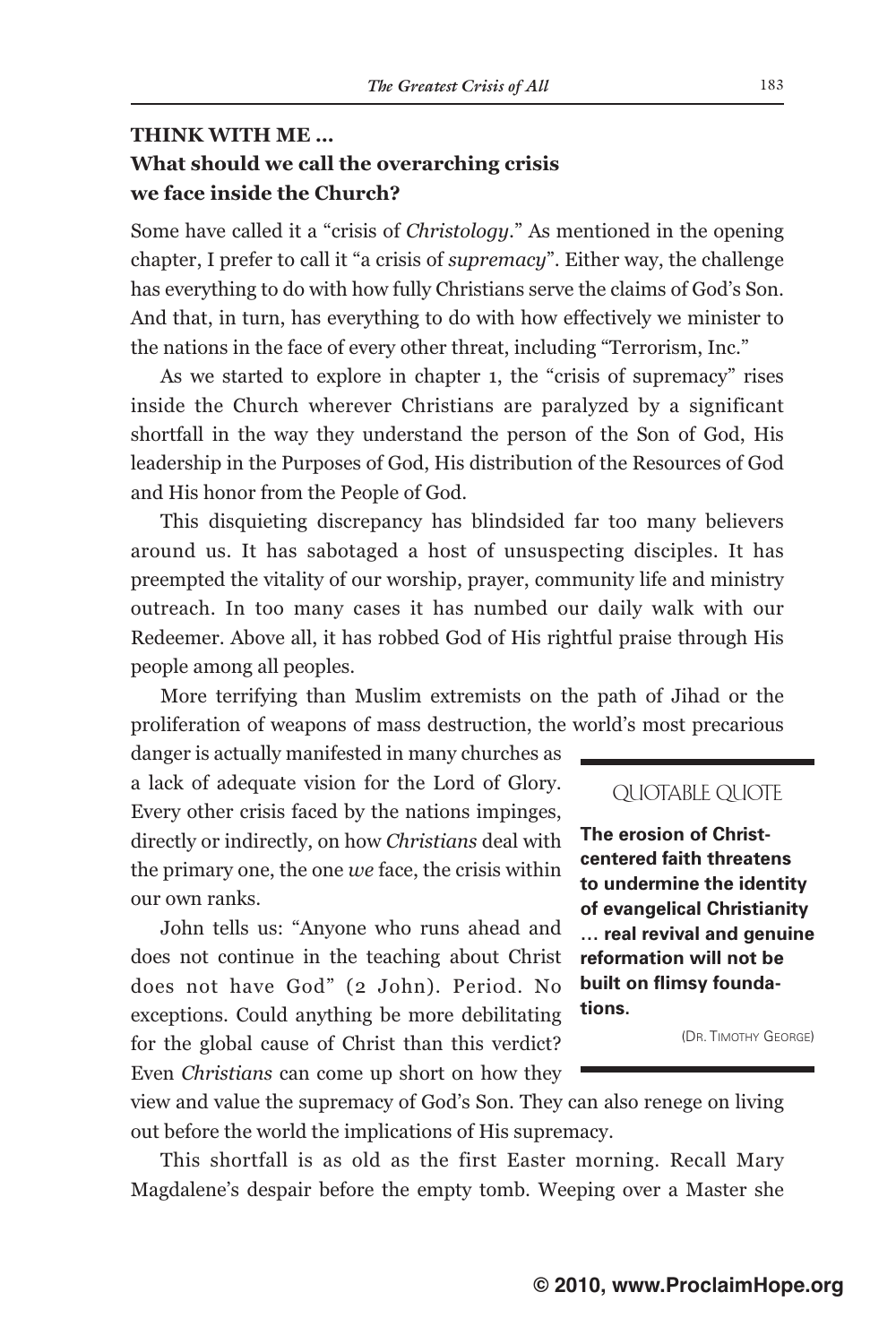thought had been reduced to a stolen corpse, she stood paralyzed with fear and confusion and hopelessness. Her "crisis" sprang from doubts about His promise of ultimate power over the grave. Suddenly … Jesus — alive and well! — confronted her, probing her: *"Who are you looking for?"* (Jn. 20). That's the right question to put to any believer, any time. It can be asked in a variety of ways, of course. For example, on that same Easter other disciples struggling with similar despair were approached by angels challenging them: "Why do you seek the living among the dead? He is not here; he has risen" (Lk. 24). It was like saying: "Do you really know *who* it is you are seeking?"

Surely, no more incisive inquiries confront the global Christian community in the 21<sup>st</sup> century than these: *Who* really is the Christ you are seeking? Do you know *why* you are seeking Him? And do you know for sure *how* and *where* to find Him?

Let's lay it on the table. How many Christians do you know who are fully alert to God's Son for ALL He is in the glory of His supremacy? How many Christians in your congregation may require, in fact, a *re-introduction* to Him on a number of fronts? Drawing from the last four chapters, how regularly do we worship Him as our:

- Sovereign Son of the Father, reigning at His right hand forever and ever?
- Triumphant Victor over every foe sin, death, Hades?
- Glorious Conqueror, the dominating personality for all ages to come?
- Unequivocal Commander of heaven's hosts, ready to obey His every word?
- Indisputable Judge of peoples and nations, to whom all must give an account?
- Undeniable Ruler of history, overseeing its path and its outcome from beginning to end?
- Incomparable King of an Empire that will ultimately fill creation with His power and piety?
- Irreplaceable Head and Heart of a people whom He has bought with His own blood?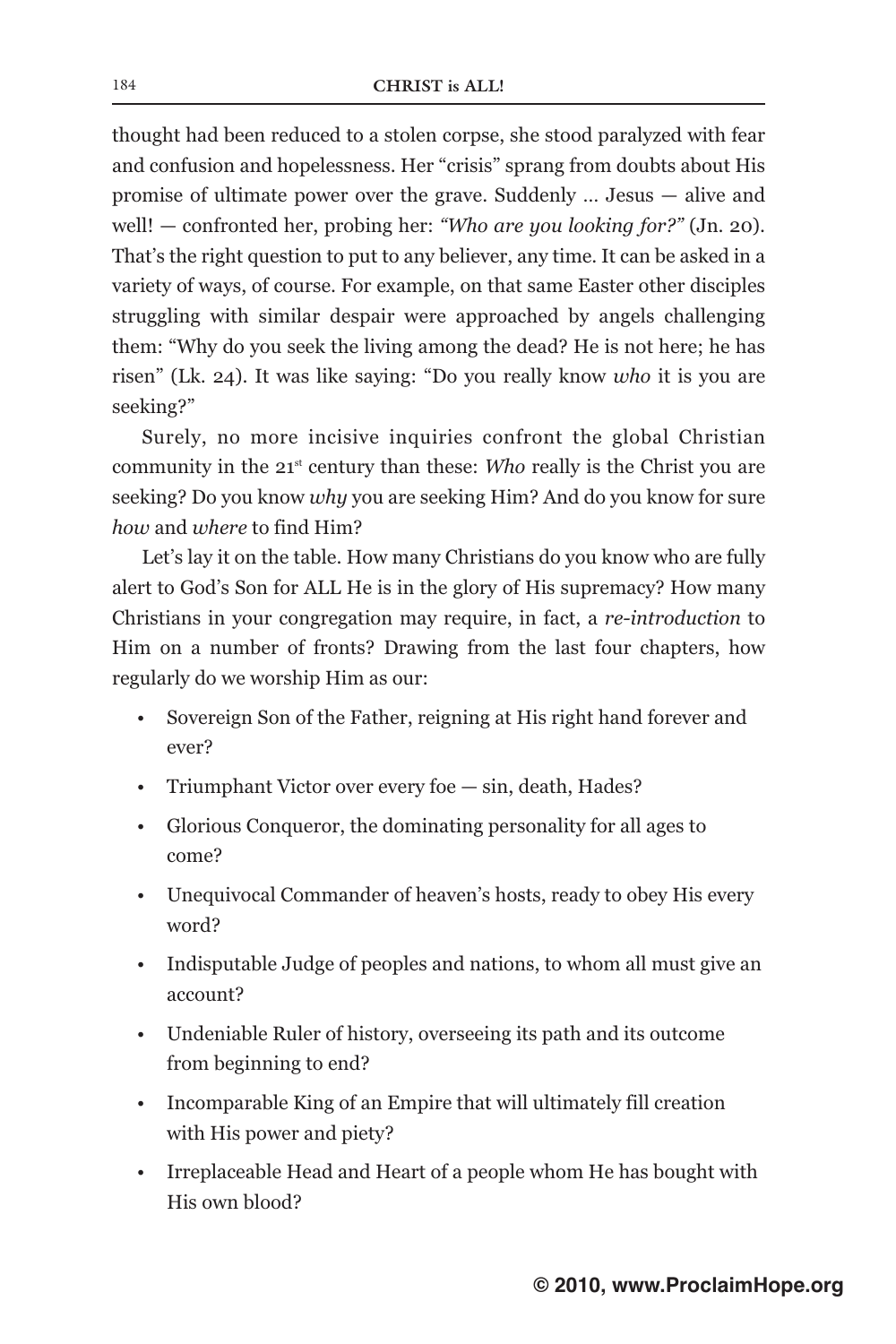- Reigning Redeemer of a Church universal, militant and triumphant, sending His salvation to the ends of the earth?
- Supreme Lord in this moment just as fully as He will be Supreme Lord at the End of Time?

If our churches are experiencing the "crisis of supremacy", we must not run from it. It's far too critical. We must expose the ambivalence God's people harbor regarding *who* we seek, *why* we seek Him, and *how* and *where* we expect to find Him. Let's confront the crisis and cure it!

## **THINK WITH ME … In what sense might the Church have an "identity crisis"?**

Many in today's Church wrestle with the ultimate *"identity crisis"*. It's not so much a misunderstanding about our own identity (although in the end this is also affected). Rather, it is a disturbing confusion about *Christ's* identity. It is our blindness to the glory of the One we claim as Lord. Many in our congregations suffer needlessly from insufficient exposure to the Grand Hope we are meant to have in God's Son. Too few disciples are growing in their knowledge of "Christ in you, the hope of glory" (Col.  $1$ )  $-$  Christ as the summation, consummation, approximation and consuming passion of Christian hope (the way **Volume I** presents Him).

Here's my observation from years of traveling the evangelical movement: Many in our ranks need to heed something akin to the angelic announcement that shook the disciples on Resurrection Day. To paraphrase the Gospel record:

Why are you seeking the Living One in all the wrong places? The Christ you claim to follow is not to be found where you have been looking. Great news: He's so much more than you thought He was! He's risen. He's Lord. He's going ahead of you. He's the hope of all the victories to come! Open your eyes to His *truest* identity (and, find your own in the process).

The Church's "identity crisis" over Jesus surfaced dramatically following the attacks of 9/11. Initially, national polls revealed a groundswell of renewed interest in the Gospel of Christ that fall. Attendance in churches rose significantly. In some places the increase was as much as 50% in one month. People gathered to pray, sometimes filling whole stadiums. Sobered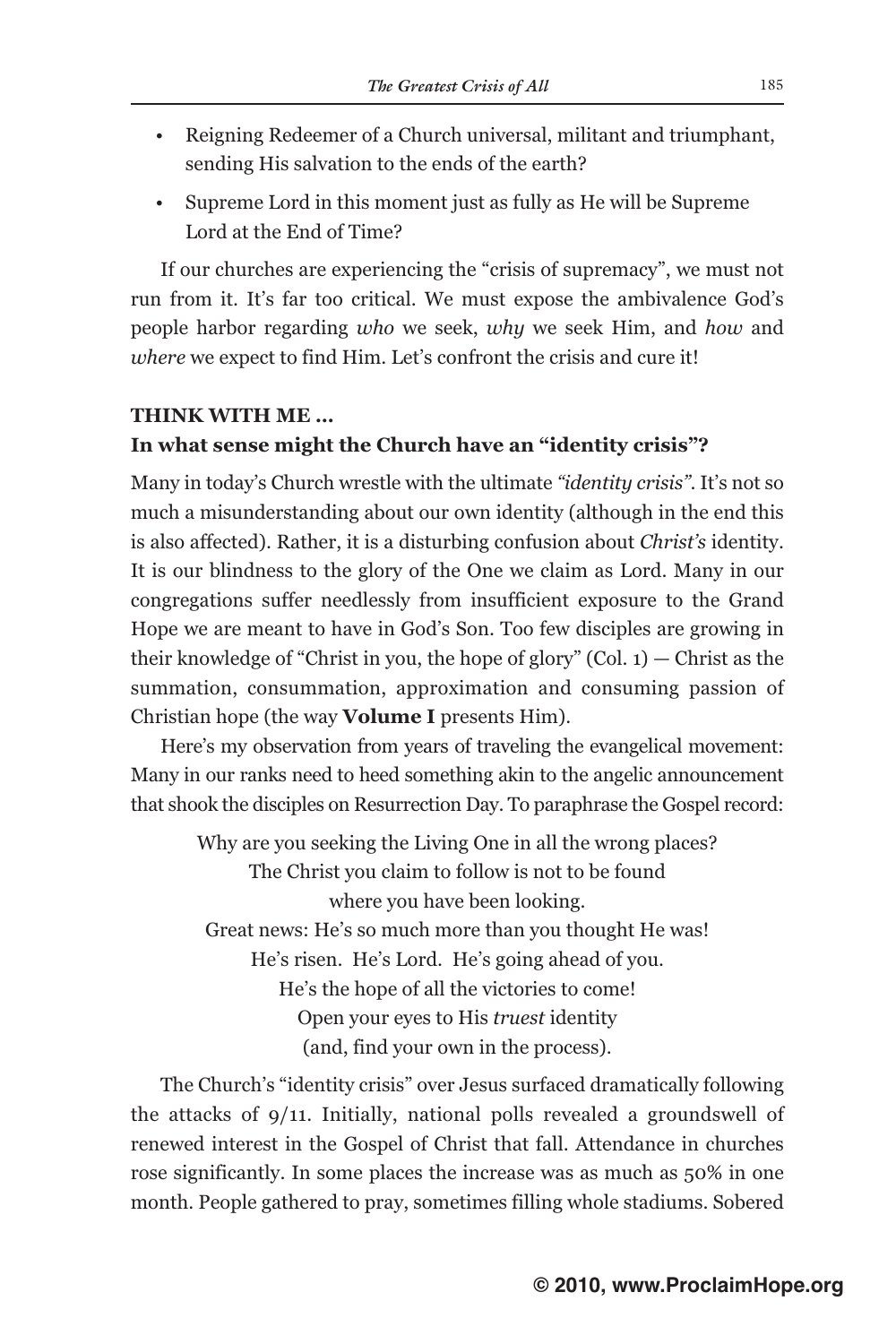by predictions of more attacks to come, multitudes were attentive to Scripture like never before.

#### QUOTABLE QUOTE

**Since September 11, 2001 I have seen more clearly than ever how essential it is to exalt explicitly in the excellence of Christ crucified for sinners and risen from the dead. Christ must be explicit in all our God-talk. It will not do, in this day of pluralism, to talk about the glory of God in vague ways. God without Christ is no God. God-in-Christ is the only true God and the only path to joy. If we would see and savor the glory of God, we must see and savor Christ.**

And yet, a year after the 2001 Al Queda invasion the long-term impact of 9/11 on the spiritual condition of Americans was negligible. Research revealed that church attendance actually declined to levels lower than before that September day. One pollster concluded that 95% of Americans had not been permanently affected for Christ at all. Apathy toward evangelism prevailed in most quarters. Giving to all charities, especially outreach ministries, was significantly down. Divisiveness among churches did not abate. On one survey over half of our fellow citizens concluded a year later that the message of Christ was decreasing in its influence. Far too often seekers looking for answers felt themselves unwelcomed when they brought their shattered hearts to local congregations. As one Biblical scholar put it, instead of helping spawn a culturewide awakening to Christ, after 9/11 most Christians ended up simply "reshuffling the chairs on what felt like a sinking ship".

(DR. JOHN PIPER)

But this story is only a tip of the troubling truth. The hour has come to wake up fully to Christ. *There's urgency to this emergency!* We must take up the challenge with all the resolve and courage the Holy Spirit inspires within us. Everything precious to us and our churches is at stake. The very advance of Christ's mission in this generation is on the line.

## **THINK WITH ME … What is our most strategic response to the "crisis of supremacy"?**

The crisis of supremacy is so intractable and so pervasive that it will never be cured with half-hearted measures. It requires nothing short of a new kind of *reformation* — a re-forming, if you will, of vision about the *whole* Christ throughout the *whole* Church that helps us embrace *whole*-heartedly the *whole* extent of His glorious reign for the *whole* world.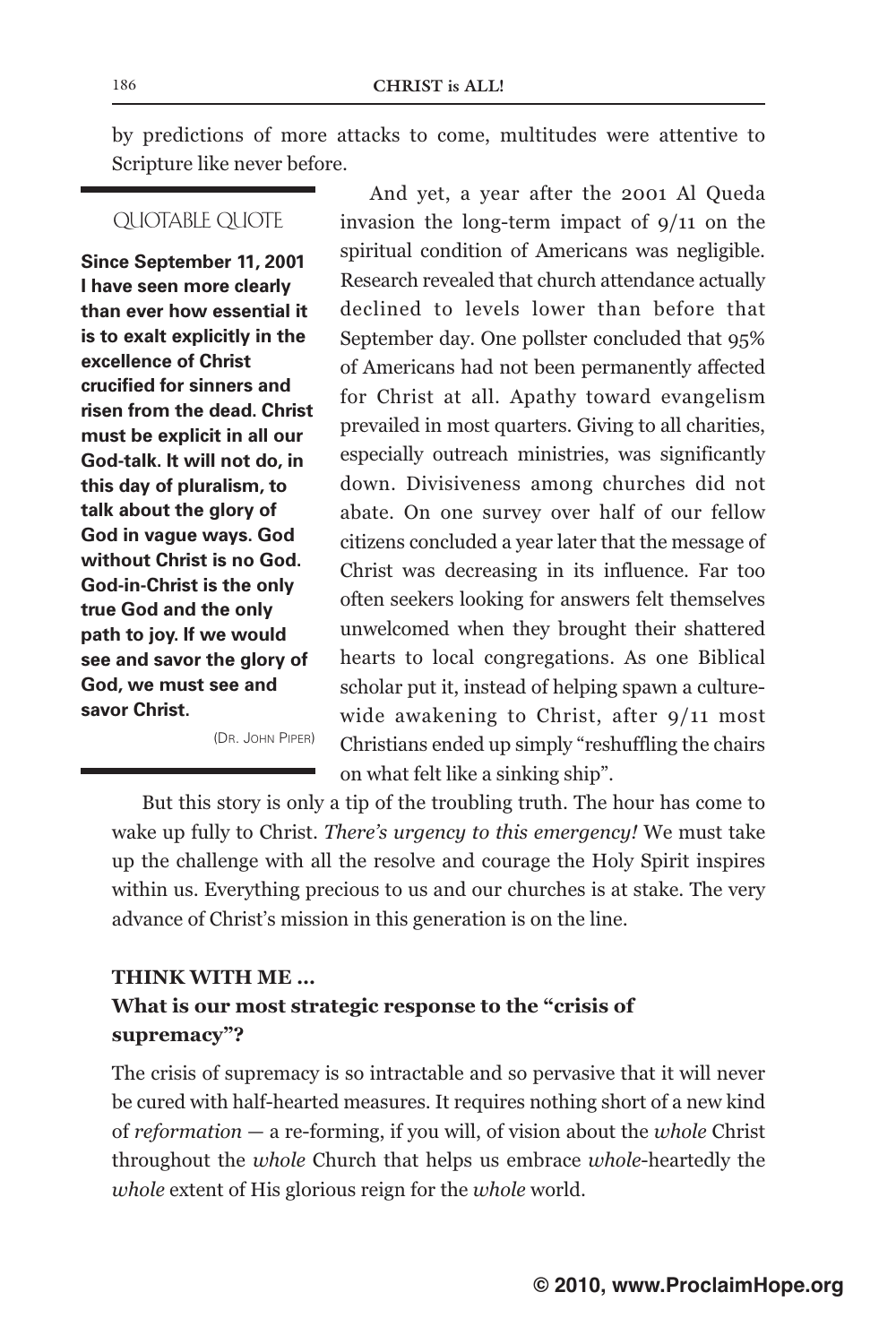Increasing numbers of Christian leaders have sensed the need for such dramatic changes. At a gut level many suspect reformation is precisely what the Spirit is moving the Church toward, on many fronts. All that really remains to trigger a fresh stirring to action may be nothing more than a clarion call — a *manifesto* — to unleash among us (what I have chosen in this book to term) *"A Campaign Of Hope".*

Such a summons will have little impact, however, unless it spreads far and wide. The message must be delivered by an ardent army of heralds inside the Church. A "Campaign of Hope" must enlist Christians like you and me who care whether Christ receives the glory He deserves among His people. It is we who must proclaim a larger vision of the King throughout the Body, holding nothing back as we do. In fact, that's precisely what *this* manifesto envisions: A magnificent movement of messengers — a Church flooded with Christ-proclaimers!

*Stated simply, my premise is this:* There's nothing more strategic that any of us could choose to do at this moment, for the advance of the

Kingdom of God's dear Son before the nations, than to promote a vision for the full extent of Christ's lordship among each other as believers.

Each of us must begin right now to make a decisive difference in our churches by what we say about the Savior to disciples who sit with us every Sunday. We must call *Christians* to re-engage with our Sovereign around the grand scope of the hope His supremacy secures.

Be encouraged about this. The potential for renewal is unparalleled. God's miracle-working grace has already preceded such a campaign. Already the Spirit has rekindled countless Christians waiting in the wings, hungry for a fresh message about the greatness of God's Son, eager to band with us to exalt Him in new ways. Already, God is raising up a multitude of willing proclaimers poised for action. I've met with thousands of them around the world the past two decades. And there are literally millions more.

These "change agents" must be mobilized as quickly as possible. First, they must be recruited as *Messengers of Hope,* equipped to present to fellow

QUOTABLE QUOTE

**Jesus, King of Kings, I am yearning for the day your kingdom comes in power, for even momentary impressions of your dominion leave me breathless. My mouth cannot keep silent — I must tell of your mighty acts and make known the glory of your kingdom. We need your reign. Nothing else will do.**

(TRICIA RHODES)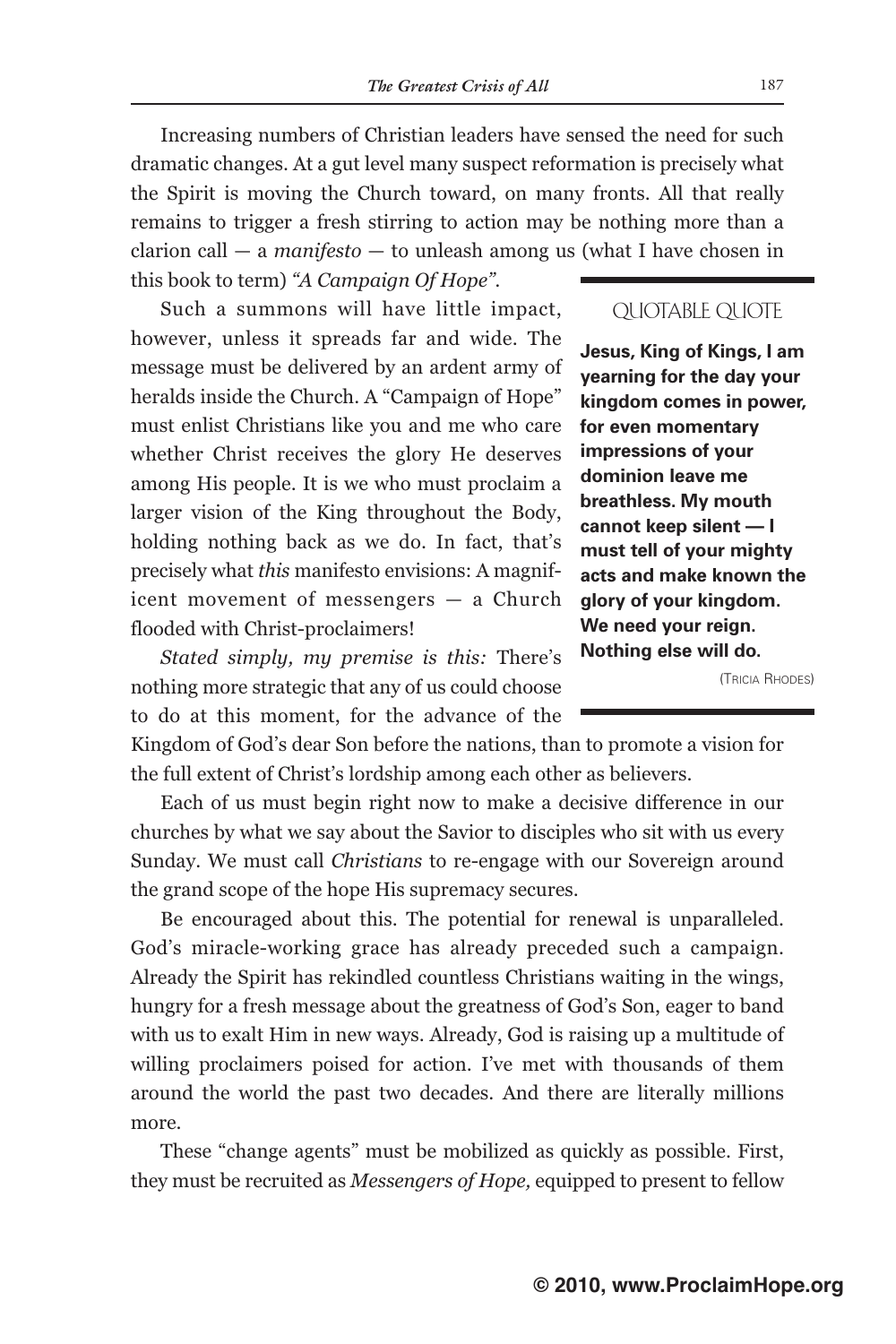Christians a more dynamic vision of Jesus that calls them to be re-converted to Him for ALL that He is. Second, they must discover the thrill of growing as *Prisoners of Hope* as they seek to live out the promises Jesus secures for them. Third, they must form *Vanguards of Hope,* working together to overthrow the spiritual lethargy that plagues so many of our people along with showing other believers how to serve Christ in anticipation of Kingdom breakthroughs. These three steps toward mobilization comprise the "Campaign of Hope" I'm calling for. (Chapters 9-12 look at them in depth.)

Before we take on a cause with such monumental consequences, however, we need to investigate more thoroughly the source and nature of this crisis. Because … it has haunted God's people for a very long time.

## **A Crisis Resurfacing Across the Ages** *(Colossians 1:22-2:10)*

Let's stake out some historical background to understand better what's happening today. The concept of a crisis of supremacy is not a novel notion. Every generation has had its own versions. As is well known, for example, Thomas Jefferson so fully rejected Christ's claims to divinity and lordship that, while serving as our third President, he sat down one night with razor in hand to create his own Bible. He literally cut out of the pages of the Gospels everything he found offensive about the greatness of the Savior until he arrived at a version he called "The Philosophy of Jesus of Nazareth". Jefferson's was certainly one form of the "crisis of supremacy"!

The need to restore the Church's vision for the kingship of Jesus has been perennial. Through the centuries Christians have been challenged repeatedly to think about and respond to God's Son in fresh, new ways. As a case in point, in the  $2<sup>nd</sup>$  century of the second millennium, two major armies of hope-filled proclaimers surfaced in Europe to confront the crisis. First came the Franciscans. Coupling a life of simplicity with their message of hope, they brought a fresh vision of Christ into the cities of Europe. Close behind arose the Dominicans whose whole religious order was formed for the express purpose of preaching renewal in Jesus throughout the Church. Eventually thousands of these "mendicants" (Latin for "beggars") were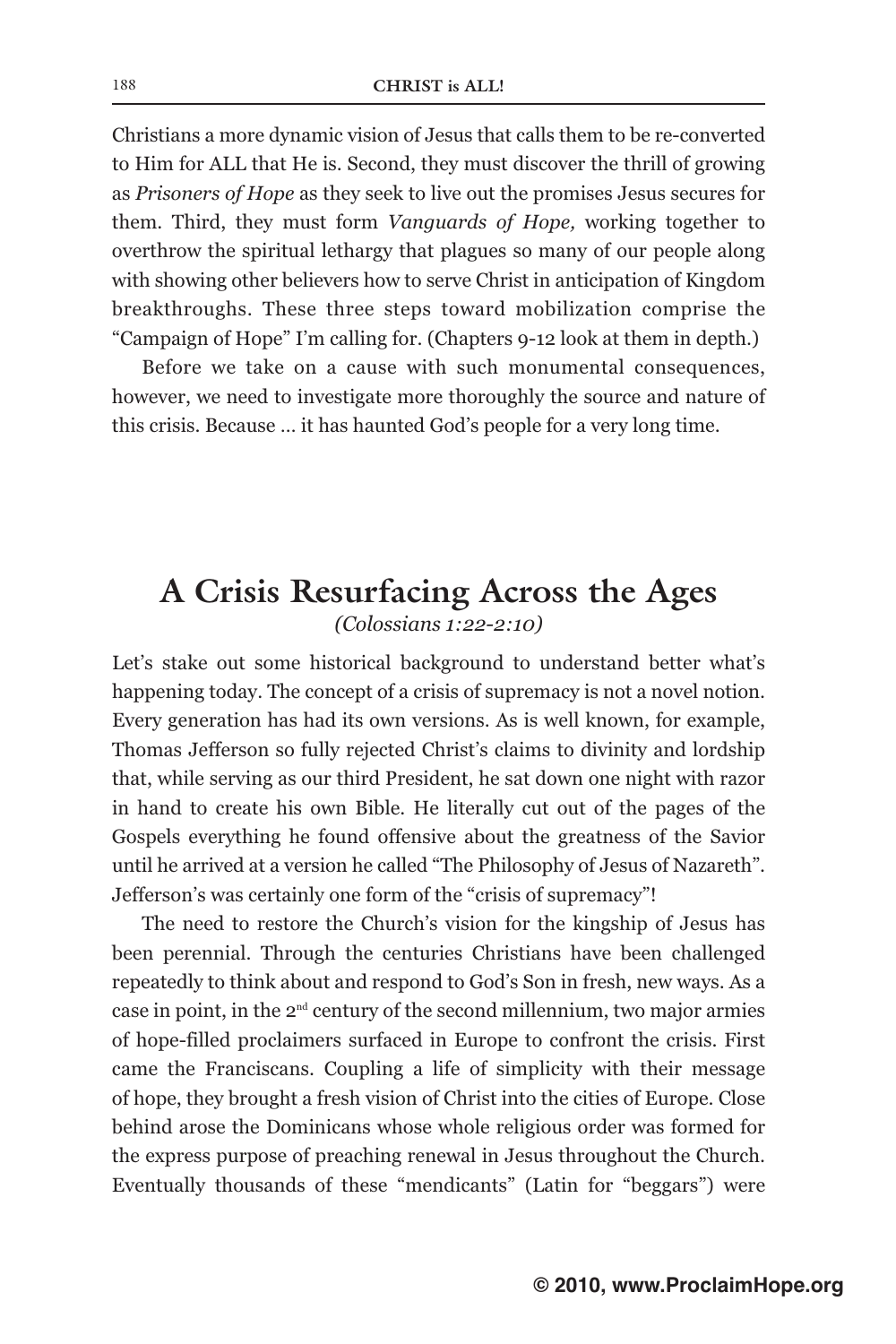traveling across the Continent and beyond, pursuing one ambition: to bring Christians back to Christ through a vigorous message of His supremacy. One might differ over certain aspects of their interpretations of Scripture, but there's no arguing with their conclusion: Whenever there's a crisis in how God's people relate to His Son, it's time to send forth heralds of hope to re-awaken believers to Him for ALL that He is.

Franklin Graham, son of the famed evangelist, assumed a similar posture. For years he consistently counseled the Church not to back off from

## making the deity and lordship of Christ a primary issue everywhere, and at all times. Then in 2001 while praying the inaugural prayer for President George W. Bush before an august body assembled on the Capitol steps, he "dared" to close his petition by saying "in the name of Jesus Christ". Those six little words ignited a firestorm of controversy. Finally, Graham answered his critics by publishing a bestseller titled simply *The Name*. In it he made his case for the uniqueness and greatness of the Lord Jesus and for a Christian's obligation to confess His lordship at every opportunity.

Graham held common cause with the two preaching societies of the Middle Ages, realizing that a failure to proclaim Christ for *all* that He is, especially among His people, debilitates Christian worship and witness and in turn discourages vision for His mission to the nations. That same "power failure" has become, once again, the greatest crisis of *our* times.

But the waxing-and-waning of vision for our Lord is not an inevitable cycle of history. Understanding past and present struggles can help us uncover effective, more enduring cures for the crisis in the  $21<sup>st</sup>$  century. History's insights can strengthen our resolve to pass on to the next generation a panorama on the glory of God's Son that's more thoroughly Biblically consistently.

## **THINK WITH ME …**

## **What are some ways that the crisis has manifested itself over the ages?**

Right from the get-go the Gospels record a variety of occasions when every one of the first disciples, not just Mary, stumbled over their Master's true

#### QUOTABLE QUOTE

**Christology is the true hub round which the wheel of theology revolves, and to which its separate spokes must each be correctly anchored if the wheel is not to get bent.**

(DR. J.I. PACKER)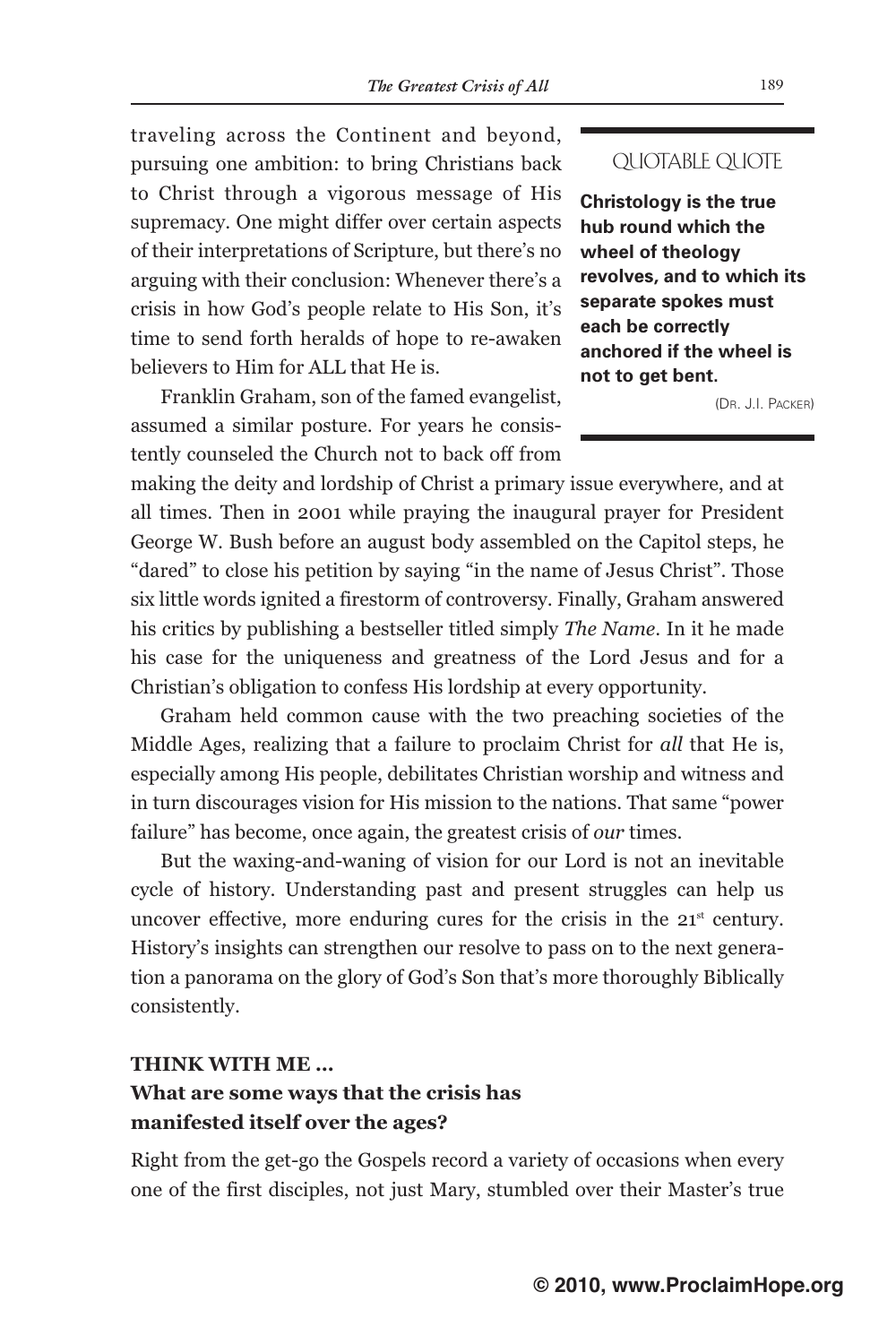identity. They doubted Him, challenged Him, denied Him, betrayed Him, abandoned Him, gave up on Him. Following His resurrection, however, they were *reconverted* back to Him as their victor. They found in Him a Kingdom-sized hope that looked, ever after, with expectancy toward the end of the earth and the End of Time (compare Lk. 22 and 24 with Acts 1).

This revolution didn't stop with the Twelve, fortunately. A Pharisee from Tarsus wrestled with his own crisis about the Messiah. This led him to hunt down and imprison early believers. Then came his life-changing Damascus road encounter when Paul asked Heaven's Highness: "Who are you, Lord? ... What would You have me do?" (Acts 9). The vision of God's Son, along with the answers to his questions, seized him and became the catalyst for most of his epistles, spanning three decades.

Paul challenged legalists at the Jerusalem council who argued that Christ alone was not adequate for salvation (Acts 15). He confronted Peter's compromising retreat from Gentiles in Galatia because it raised suspicions about the sufficiency of God's Son (Gal. 2.) He exposed Gnostic enticements that invaded the little church in Colossae because they suggested that Jesus was merely a stepping stone into larger mysteries. He patiently nurtured naive new believers in Rome who desperately needed to understand the radical nature of their union with Christ. In all these situations the Apostle found himself caught up in a marvelous mission — restoring *Christians* to a higher view of the supremacy of the person and work of the Messiah.

In its opening centuries the Church tackled numerous other Christological heresies, such as Athanasius' refutation of the Arians' claim that Christ was created and not eternally God. Some early confrontations were precipitated by the desire of *all* parties, interestingly enough, to preserve for God's Son in their own ways the highest possible honor as Lord of all. This can be seen in the  $2<sup>nd</sup>$  century controversy with Marcion over his teaching that Christ was *too* exalted as God (!) to ever become fully human. It took the councils like Nicea (A.D. 325) to resolve many of these tensions. Fourth century bishops concluded that if Christ were not both fully human and fully God at the same time, He could not be the supreme revelation of God to us — which would mean that to worship Him as supreme Lord would be nothing short of blasphemy. Dealing with these arguments often resulted in major Confessions and Creeds that still serve us well today, such as the Apostles Creed or the Nicene Creed, each of which reaffirmed an exalted view of the Savior.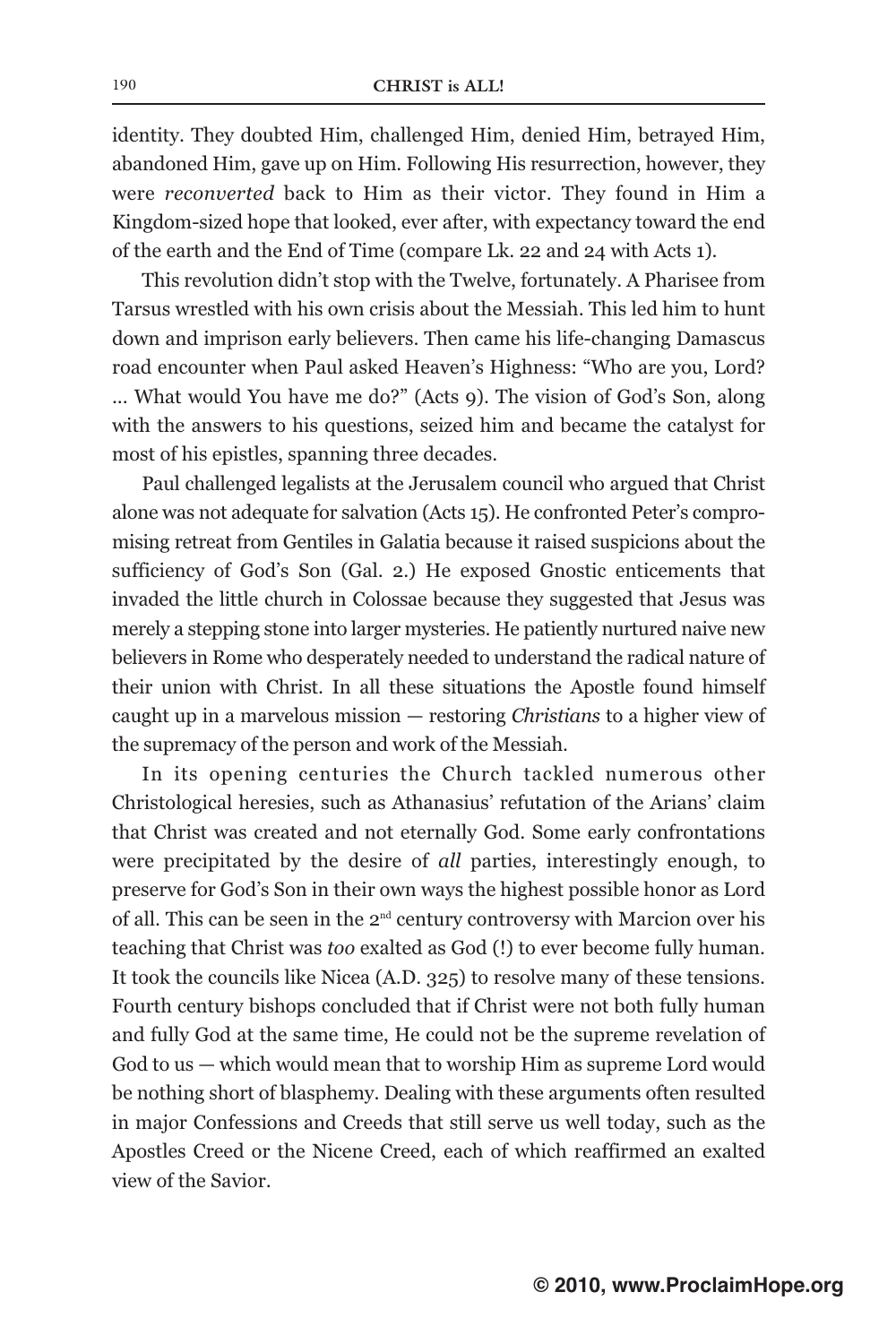Challenges to the supremacy of Christ resurfaced frequently over ensuing centuries. These ranged from Constantine's pragmatic coopting of the cross symbol in A.D. 324 to solidify his empire; to multiple bloody Crusades bent on reclaiming the Holy Land for the name of Jesus; to Medieval "passion plays" that incited violence against Jews more than love for the Lamb; through a variety of demoralizing papacies in the Middle Ages; to the deadly veneer of a politicized Christianity in post-Reformation Europe; on to the existential appeals of  $18<sup>th</sup>$  century Unitarianism in New England; and to the emergence of Christo-paganism among scores of African tribal groups in the  $19<sup>th</sup>$  century; up to the current Jesus Seminar whose regular dissertations, media blitzes and mass-marketing savvy has recast Christ for millions as a mere mortal at best. These and a file full of other "winds of doctrine" (as Ephesians 4 describes them) have mocked the truth about God's reigning allrighteous Regent. Spiritually, they have paralyzed the Church in one generation after another.

The  $20<sup>th</sup>$  century, it should be noted, saw its share of assaults on the supremacy of Christ. Take the writings of theologians like Germany's Bultmann. The professor reasoned that most of

## QUOTABLE QUOTE

**The Church has become uncertain of Jesus, even uncomfortable with Him. We instinctually sense that the foundation of salvation is in trouble. And it is. Church history is sadly replete with a tendency to forsake Christ.The Church has a long history of discomfort with Christ.The maneuvering of Christ to the margins of our culture — and to the margins of many of our churches may diminish the status of Christianity (Christendom). At the same time, it also puts believers in a position to experience the transforming power of the gospel in new ways, for the gospel is most empowered when it is least encumbered.**

(DR. JAMES R. EDWARDS)

what we know about Christ is based on myths of human concoction. Dismissing any appeal to the uniqueness of God's Son, he undermined confidence about the ministry for thousands of clergy. To this add what some called the "Anglican Unitarians", so preoccupied with Christ's humanity that they were forced to discount His deity. Next, from Latin America emerged "Liberation Theologians". They convinced multitudes of impoverished Christians to champion Jesus as their ultimate "freedom fighter". Characterizing Jesus as one of the world's outcasts — abused and powerless — this camp intended for Him to inspire the poor everywhere to liberate themselves from oppression (if necessary, through armed revolution).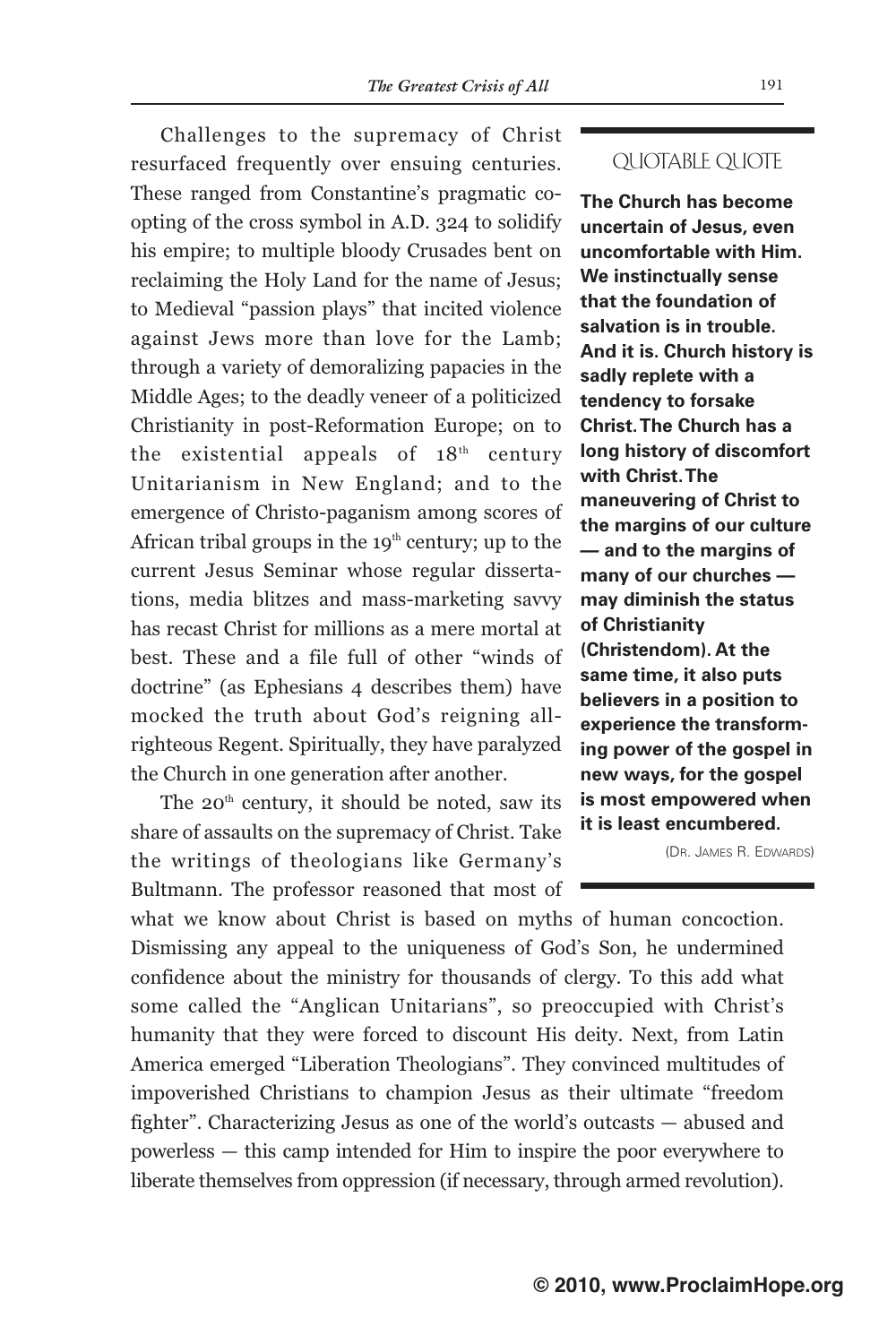## **THINK WITH ME …**

## **Who is Jesus in America, and how much hope do Americans place in Him?**

This quick overview hasn't even begun to unwrap the crisis of supremacy as it has evolved within U.S. culture. Boston University professor Stephen Prothero in his *American Jesus,* revisited a pantheon of Christ-images that Americans have concocted over the past two centuries, including (what he calls) the Enlightened Sage, the Laughing Jesus (life-affirmer), the Sweet Savior (feminine-like and intimate), the Manly Redeemer (muscular Christianity), Superstar, Elder Brother, Black Moses, and Oriental Christ (a Dali Lama personage). All of these, as Prothero documents, have transformed the Son of God into what he calls a "national icon", ubiquitous throughout popular culture. He's "the man nobody hates", allowing Americans of all religious persuasions to "embrace whichever Jesus fulfills their wishes". Dr. Robert Orsi of Harvard University concurs, stating that in American life "imagining and re-imagining Jesus has been one way men and women have engaged the challenges of their times".

Americans live in what sociologists conclude is the world's most religiously diverse nation, ever. Although the United States houses more Christians than any other country in human history, recent statistics show our country currently is home to more than 2,000 mosques and 600 Hindu congregations, with at least 200 Buddhist centers in Los Angeles alone. In many ways the Church here finds itself enveloped by a post-Christian world where Buddhism, Hinduism, Islam and Christianity have been blended into a religious "stew" from which everyone is welcome to sup. This has profound implications for how Jesus is ultimately perceived, even by believers.

How well, do you think, is the testimony of our Master prevailing within the pantheon of gurus offered on the *BeliefNet* website? What is the future for a growing movement in some quarters called "The Christ Myth", insisting that Jesus is merely a Xerox copy of one primitive pagan god that became the primary model of all other gods — Egyptian, East Indian and Christian? Is it even "politically correct" anymore to propose in public that Jesus is Lord, triumphant over all other faiths and the only hope of the universe?

Published within a few months of Prothero's book, a professor from Yale University issued a complementary treatise: *Jesus in America.* Richard Fox confirmed Prothero's critique in his subtitle: "Personal Savior, Cultural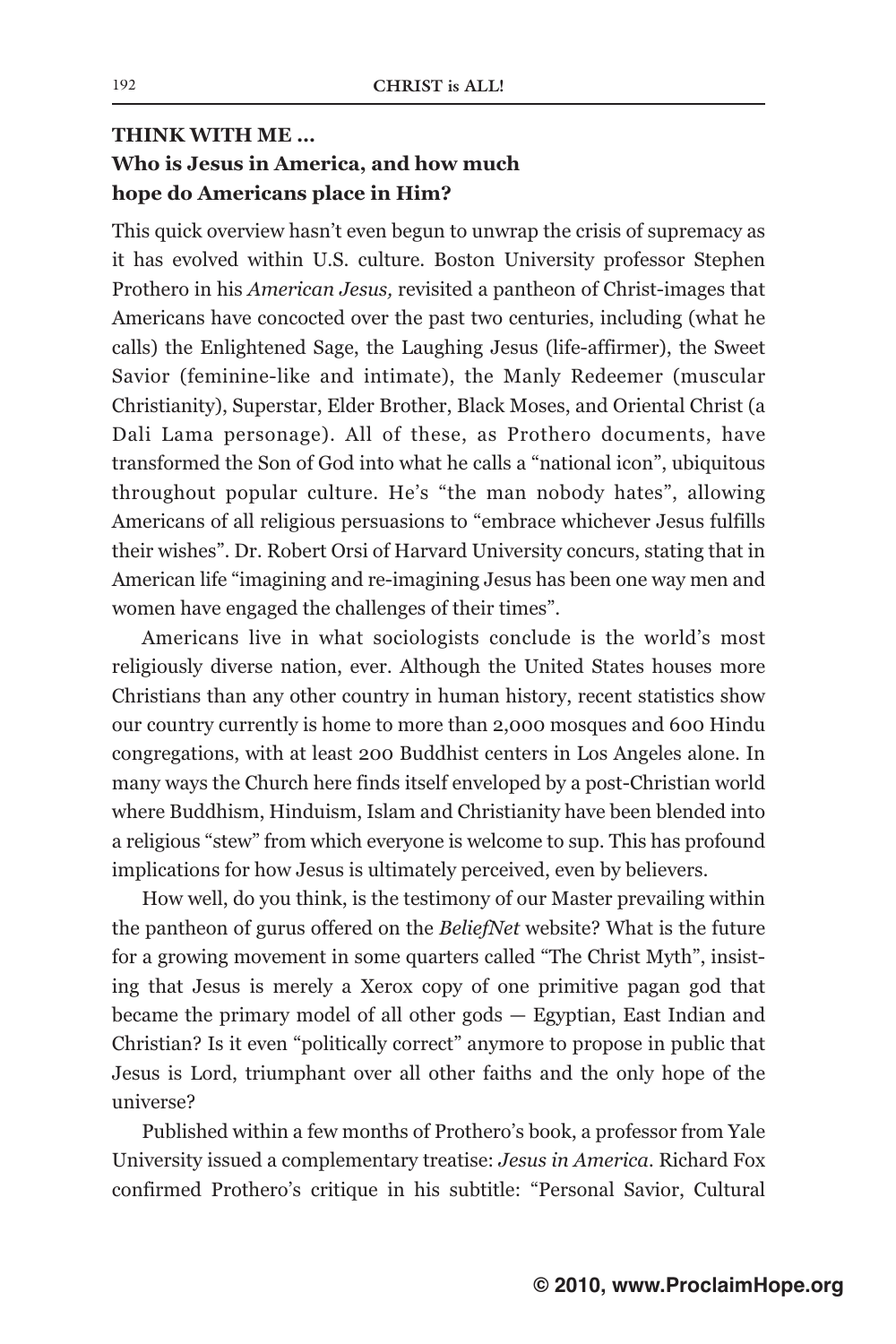Hero, National Obsession". Fox wrote (based on broad surveys): "Jesus, for most Americans, is the God-man who offers forgiveness, succor, and hope … he makes them feel better by loving them and he makes them feel worse by reminding them of their failure to love him and their neighbors." It appeared that Jesus exists to meet *our* needs. Such a Jesus has retained "multiple identities" throughout our land, Fox concluded. He is frequently "liberalized into a God of pure love" by those rejecting old-fashioned constraints to boundless freedom. Though the majority of our citizens indicate to pollsters they believe Jesus is God, was born of a virgin and was raised from the dead (nearly 70%), "he is so pervasive culturally that some representations of him have no apparent religious reference at all". Maybe you've noticed that crucifixes have become the new hip fashion statement.

Returning a moment to *American Jesus* (borrowing words from its subtitle), we need to ask ourselves: How did the Son of God became "a national icon"? Though Americans may never reach consensus on who Jesus really is, Prothero found that in a country divided by race, ethnicity, gender, class and religion, Jesus mattered to most because He functions as our "common cultural coin". In a recent Presidential debate one candidate actually named Jesus as his favorite "philosopher". Unfortunately, Prothero admits, "this cultural Jesus is only a *shadow* of the Biblical Son of God".

It came as no surprise, frankly, when a Pulitzer Prize winning ex-Jesuit priest authored a best-selling book with the disturbing title: *Christ: A Crisis in the Life of God.* In it, to critical acclaim, he reasoned that at the opening of the 1st century "God was under extreme duress", weary with eons of

ineffective restraints over His enemies. So, He came up with the last-ditch idea of Jesus to try to salvage His reputation. In His failed effort to defeat His foes, He used Jesus to implement a new strategy: co-opt their rebellion with sacrificial love. "Jesus" resolved God's crisis over His own *impotency* (is the claim). Jesus was God's final stab at effecting some kind of meaningful change in the world.

Jack Miles' book simply highlights the ageslong struggle for the soul of the Church. Do we have a crisis in the life of *God?* Not at all! Rather, the Church regularly hosts deadly disturbances in

#### QUOTABLE QUOTE

**The bottom line here is that Jesus of Nazareth saw himself as the Son of God.Whatever we do afterwards, we must first decide what to do with this. If he was correct, we must fall down and worship him. If he was not correct, we must crucify him.**

(DR. DONALD MACLEOD)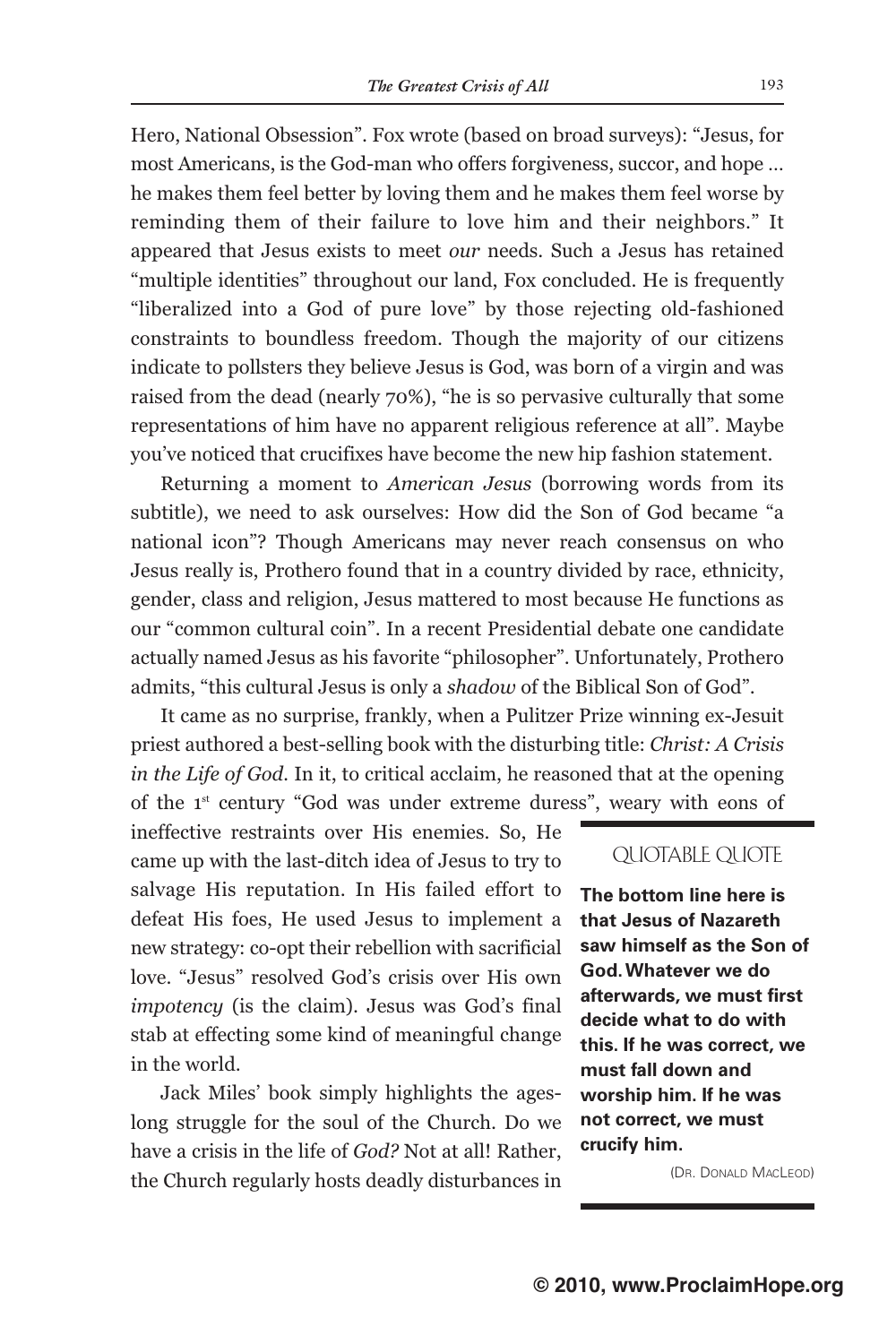the life of *God's people*. It is a crisis over how we define the supremacy of God's Son. It shapes how we see Him and seek Him — and finally, how we speak of Him.

## **The Same Crisis Infects Today's Church** *(Luke 19:37-45)*

We were forewarned by Jesus long ago to expect this tug-of-war: "For many will come in my name claiming 'I am the Christ' and deceive many" (Matt. 24). Decades later the Apostle John gave the same alert when he wrote: "This is the last hour; and as you have heard that the antichrist is coming, even now many antichrists have come" (1 John 2). (Hint: For "antichrists" think "antacid", as in tablets. These teachers tried, often subtly, to *neutralize* the impact of the glorious greatness of God's Son.)

Well, the crisis of past ages has returned with a fury! And it may be manifesting itself *inside* the Church more than anywhere else.

Not long ago at an annual national gathering of Christian leaders, a furor erupted when one pastor stood to challenge the convention with the question "So, what's the big deal about Jesus?", suggesting there may be many other avenues for salvation. His question highlighted the fundamental struggle among God's people as we plunge into the 21<sup>st</sup> century. The Church is once again facing an insidious dismantling of Biblical Christology across the board. Once-settled certainties about Christ and His preeminence in the universe are receding, even among evangelicals. And the outcome of the trend is not at all certain.

#### **THINK WITH ME …**

## **What are some ways this crisis is making its appearance inside the Church?**

Surveys suggest that on many Sundays sermons heard across the evangelical spectrum major more on helping parishioners grapple with challenges in daily living than on grabbing hold of the hope Jesus brings. Emphases on the pragmatics of spiritual survival can gut unwittingly the impact of Christ's lordship. Too often we've encouraged each other to incorporate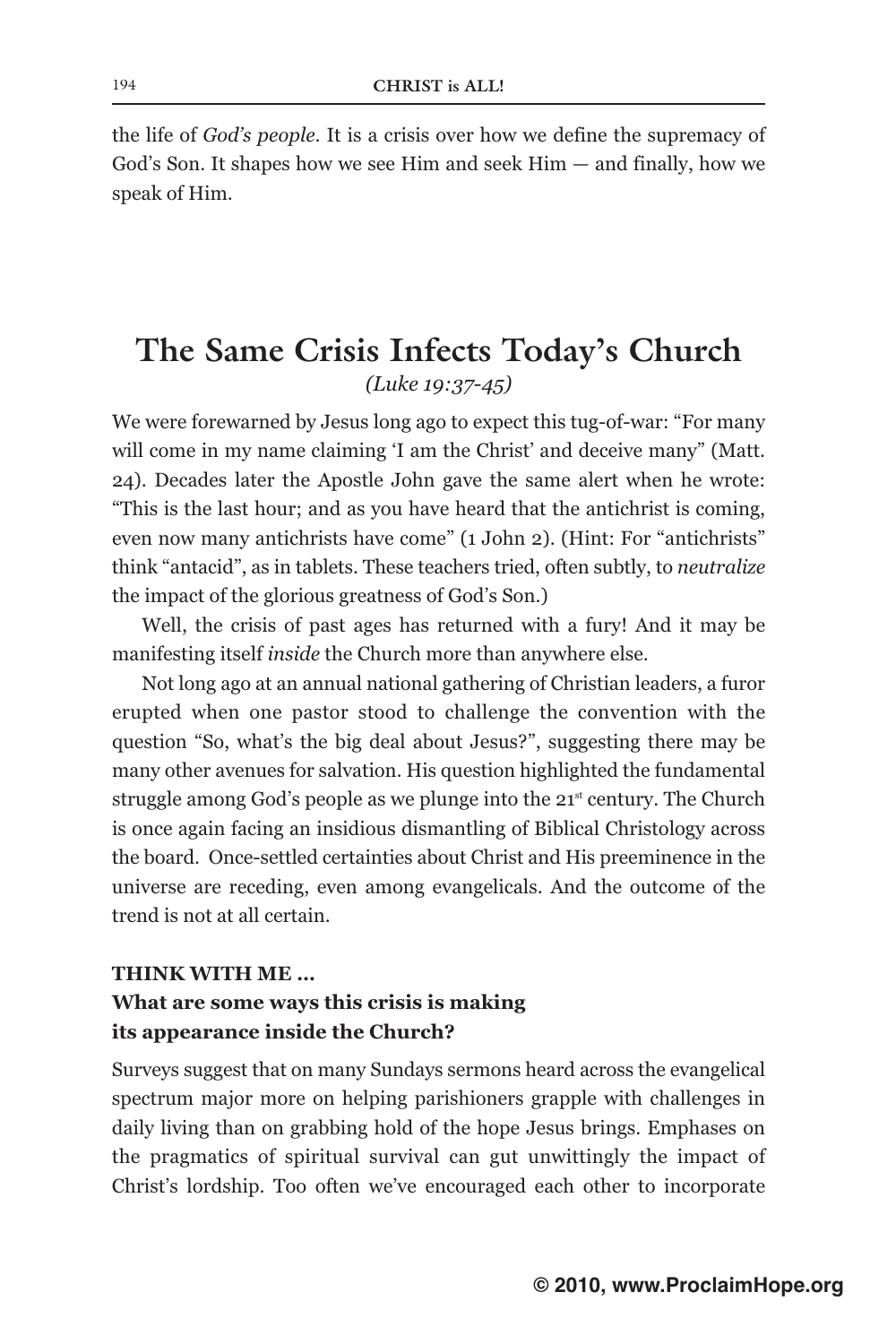Christ into our lives when and where *we* feel the need for Him. We mimic Him to mold ourselves into more caring communities. We invite Him to enhance the fulfillment of self and family. We run to Him to sustain our sanity in a dog-eat-dog world. But more often than not, for all practical purposes, God's Son finds Himself discounted when it comes to expectations regarding direct and decisive displays of His dominion over our everyday experiences.

Even among Bible-based Christians there is evidence of a significant rise in the number of "nominal" or "vague" evangelicals. Many in our churches have a *form* of evangelicalism (they can recite the date they were "born again", let's say) but deny the primacy of the One who presides over them. Though active in Gospel-minded churches, many have found ways to bypass the

## QUOTABLE QUOTE

**In the United States, Jesus is widely hailed as the "King of Kings." But it is a strange sort of sovereign who is so slavishly responsive to his subjects…The American Jesus is more a pawn than a king, pushed around in a complex game of cultural (and countercultural) chess, sacrificed here for this cause and there for another.**

(DR. STEPHEN PROTHERO)

fuller implications of Jesus' claims. Compared to other kinds of lukewarm Christians, nominal evangelicals may be in double jeopardy: Why? Because, according to Jesus, those who profess to "see" but really don't, end up twice as blind (Matt. 13 and Jn. 9).

Among the emerging generation of younger American Christians, researchers have uncovered a shift from rational, logical, systematic outlooks on spiritual realities to longings for experiential, mystical engagements with the "divine". In the words of Dan Kimball, consultant on post-modern evangelism, "personal preferences have replaced predetermined truth". Diminishing discoveries about Christ's dominion have often led by default to a more "me-centered" approach to Christianity. Therefore, steeped in modern religious pluralism, a significant number of Christian young people have succumbed to the culture around them. In a recent finding superficial faith among youth from evangelical families has left only 35% claiming to be "absolutely committed" to Christ as *supreme* Lord and Savior. In fact, most research indicates that the percentage of those who profess faith in Christ in North America, 30 years and under, is smaller (3% to 6%) than at any time in our nation's history. Such trends raise serious implications for dealing with the wider spiritual emergency our churches face.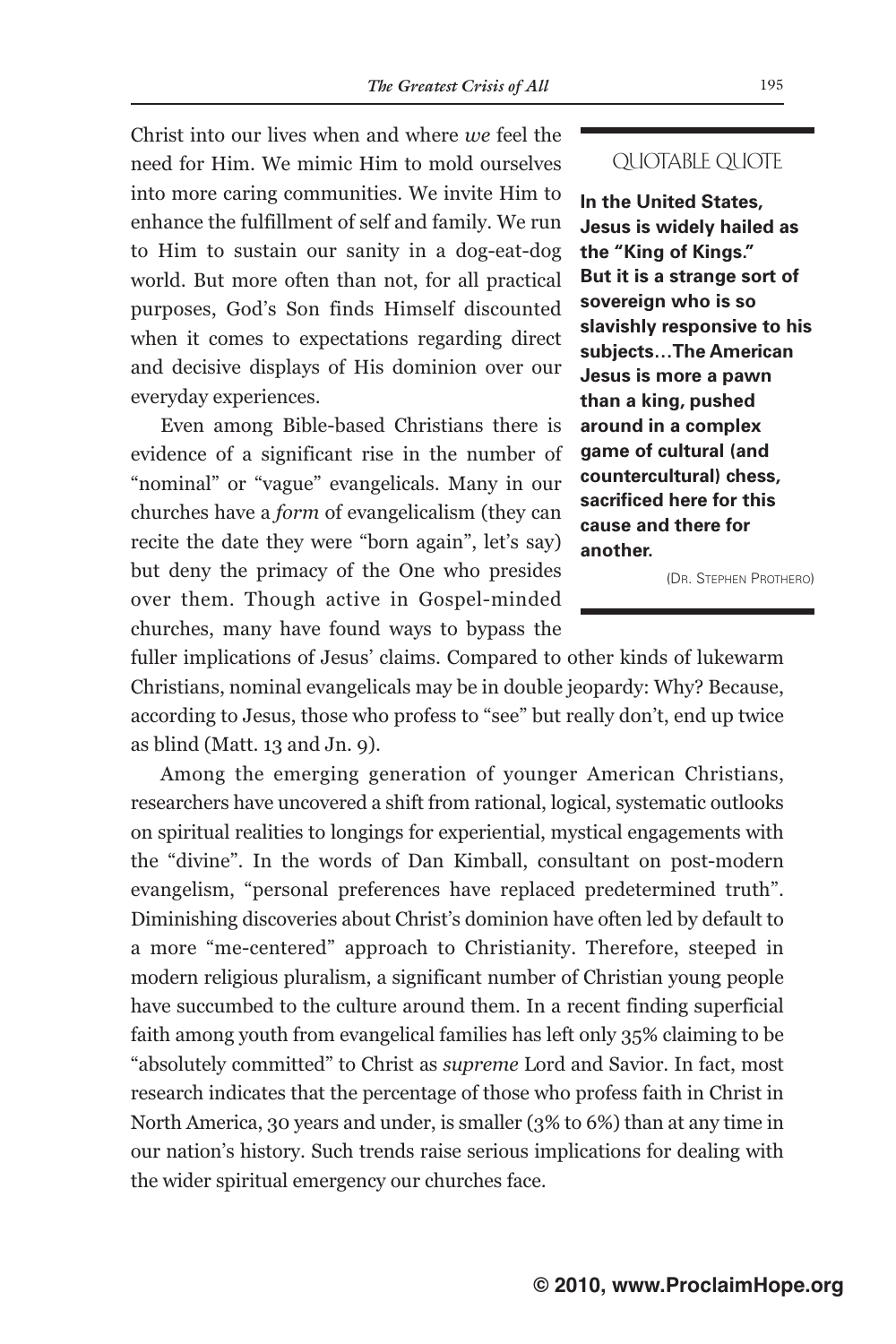The crisis of supremacy embroils whole denominations as well. Even as I write, some are debating the doctrine of Christ's nature and role as Lord. One of the largest denominations just acquitted its head bishop of heresy — for the fourth time! — even though he openly denies Christ's divinity, atonement and resurrection. More radical feminists, promoting a movement called "Re-Imagining God", have encouraged us to pray to a feminine Jesus whom they call "Christa". Uneasiness about the uniqueness and exclusivity of Jesus also dominates the front lines of world evangelization. Numbers in the missionary community are rethinking the primacy of the Savior due to the onslaught of fierce resistance from the ancient faiths of Islam, Hinduism and Buddhism. *Time, Newsweek,* and the *U.S. News* have regularly weighed in with frontcover reports on these painful religious controversies.

In his book *Surveying the Religious Landscape* George Gallup, Jr. concluded his research on contemporary religious culture by suggesting that the main shift taking place is not so much an aggressive resurgence of base paganism. Rather, he identified a subtler surrender to what he called "syncretism". In short, many inside our churches are attempting to combine a Biblical faith with neo-pagan trappings. They are mixing their seeming devotion to Christ with various superstitious practices, or Eastern religion rituals, or false doctrines like reincarnation. Maybe that helps explain the popularity of *Religion for Dummies.* Compiled by a priest and a rabbi, it offers "a spiritual buffet" (as they put it) to help their readers "sample faiths from all over the world".

So, which Lord *do* we worship when all is said and done? In a nation "infatuated with Jesus" (in Fox's words) — actually with many "Jesuses" distilled from a rainbow of cultural impressions, including African American, Latino American, Korean American, Anglo American, Irish American, Native American, Italian American, Chinese American — is the *real* Son of God the one most Christians follow here? Our historically unprecedented religious diversity has tempted far too many U.S. believers to "pick and choose" from a spiritual smorgasbord piled high with Christian and non-Christian delicacies. In the end, I fear, many have unconsciously pieced together a deity that's a far cry from the Biblical Sovereign whose name "is above every other name" and before whom "every knee shall bow and every tongue confess that 'Jesus Christ is Lord' " (Eph. 1 and Phil. 2).

Is the evangelical movement infatuated with the *real* Redeemer — with a Jesus who claims to be "all"? Let me ask it another way: Throughout the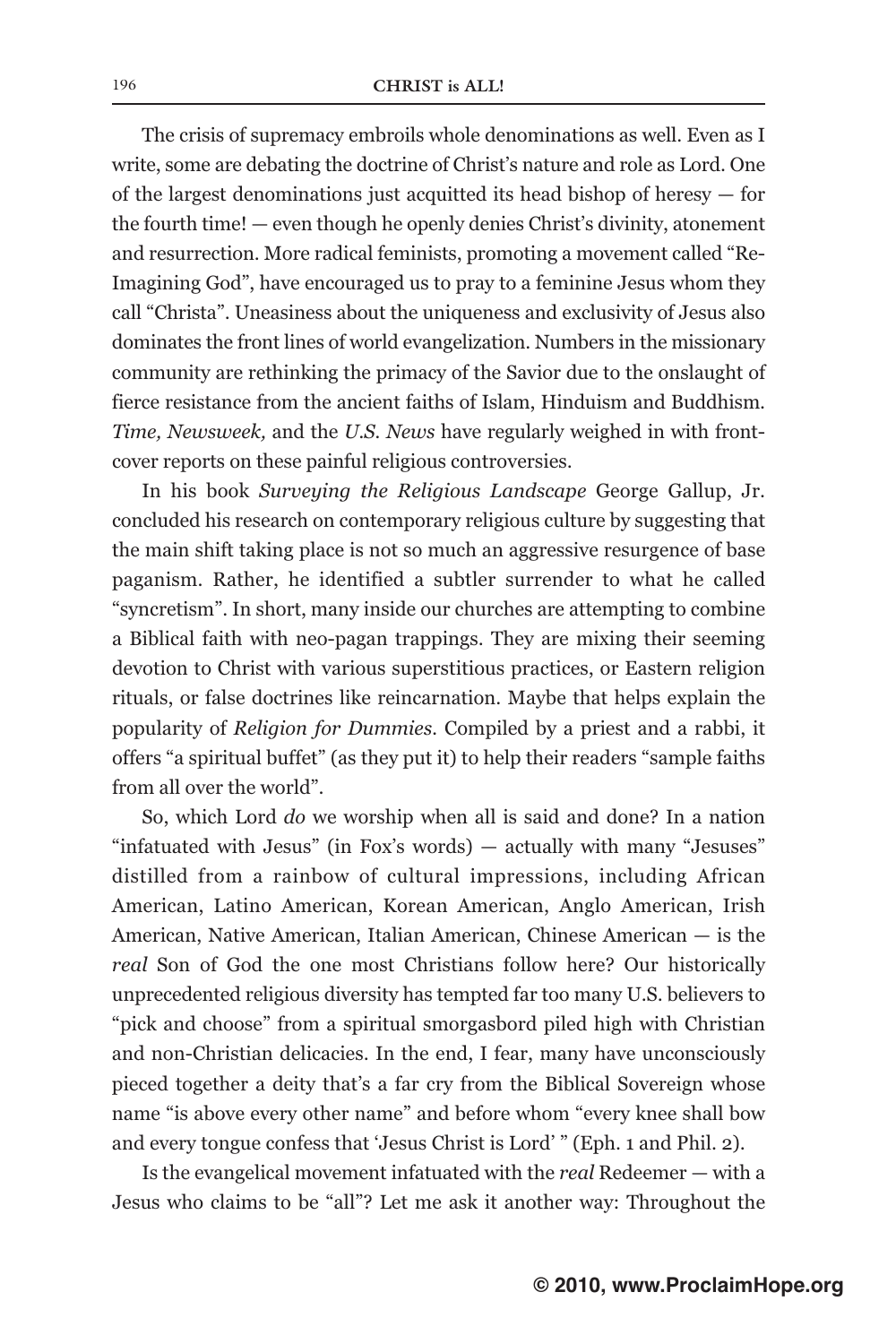land how regularly do we publicly, intentionally and consistently proclaim the supremacy and glory of our Lord, confessing Him boldly as the One who has trumped every other form of spirituality Americans embrace. Do we even talk this way about Him among *ourselves?*

## **THINK WITH ME …**

## **What are other tangible ways to measure the crisis among us?**

It should be no surprise that Western Christendom is experiencing a precipitous drop in new recruits for ministry. This is due, in many cases, to the private doubts of millions inside our churches about the *finality* of Christ's lordship over all things human or divine, both at home and abroad. What does it say about modern evangelical Christology when it is statistically verifiable in America that there is an epidemic of people in pastoral leadership who are living in quiet desperation? Every month 1,400 clergy leave the ministry. Every week 53,000 parishioners forsake the Church never to return. According to the National Network of Men's Ministries, nearly 70 million American men never darken a church door. However, 85% of *those* men have chosen to leave a church they once attended! And consistent church attendance continues its disturbing decline among the 27 million men who remain members.

Over 80% of U.S. congregations are either stagnant or dying. With every passing year there are approximately 3,000 fewer churches in America than there were the year before, with so many closing their doors. In proportion to population there are fewer than half as many churches today as there were only a century ago. In fact, the United States is considered by some to be one of the largest unchurched nations in the world, in a class with China, India, Indonesia and Japan. According to the book *Lost In America,* some studies suggest that the United States is so extensively unchurched that if the non-Christians in our land were to form a nation by themselves, it would become the largest mission field in the English-speaking world, the fifth largest among all nations.

Should not such facts send forth strong warnings? Shouldn't these developments challenge us, at the very least, to re-examine in what ways the glory of Christ Himself is currently *mis*-understood and *mis*-communicated *inside* the Church by those who claim His name?

Tragically, countless Christians live in a theological fog. Biblical illiteracy in many churches is confirmed consistently by national polls. A Barna Research survey found that only 4% of Americans come at life with anything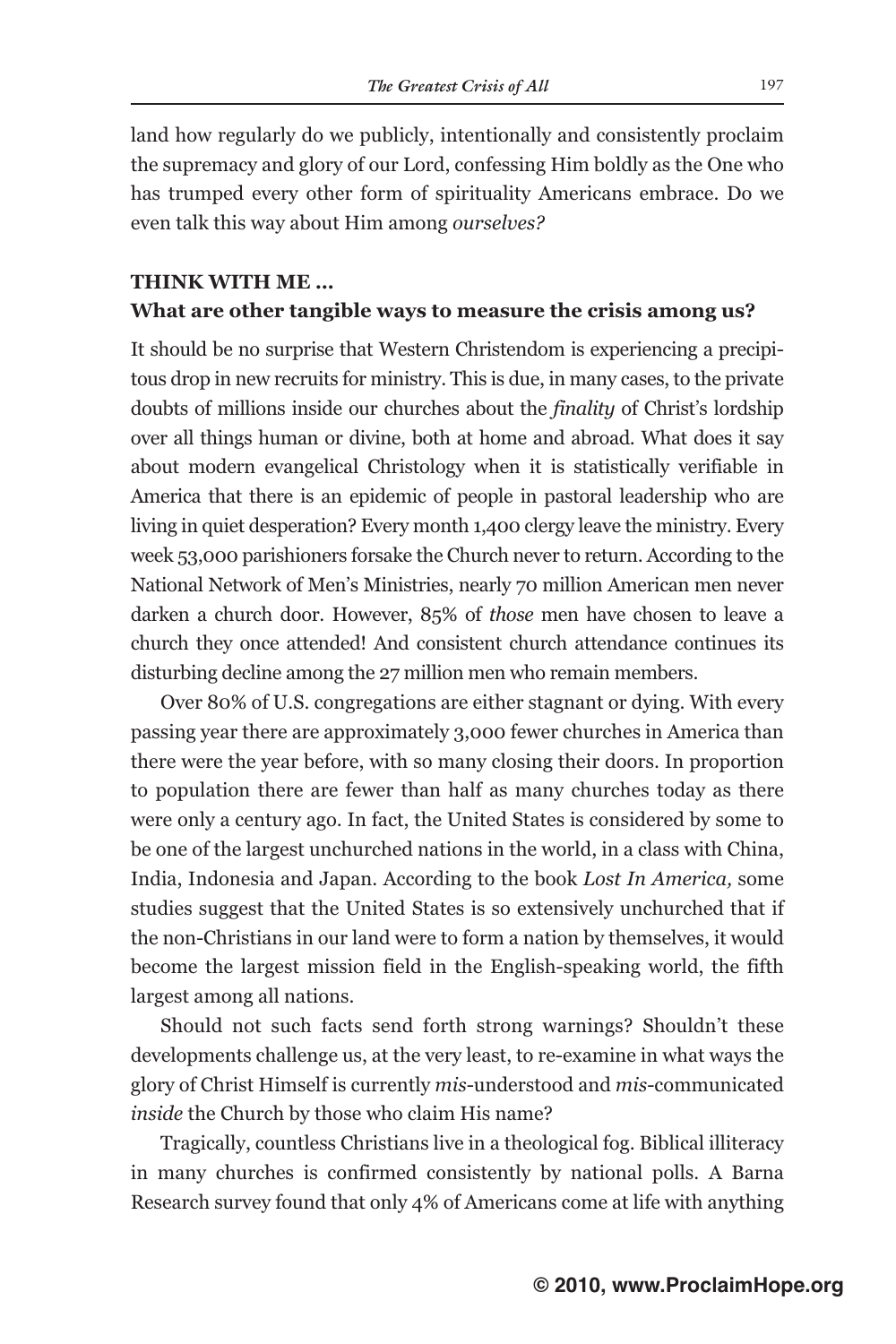#### QUOTABLE QUOTE

**In Jesus Christ the reality of God entered into the reality of this world…. Henceforth one can speak neither of God nor of the world without speaking of Jesus Christ. All concepts of reality which do not take account of Him are abstractions.**

(DIETRICH BONHOEFFER)

comparable to a Biblical worldview, with nearly half of the nation's pastors exhibiting the same deficiency (while other research confirms that 40% of clergy admit they are addicted to another topic: pornography!). Barna reflected: "The most important point is that you can't give people something you don't have."

This may help explain why millions of Americans who declare themselves as Christfollowers also concede, when surveyed, that Jesus struggled with sin like the rest of us. When it came to temptation He suffered defeats like every other human. Another national survey found that

only 41% of those who call themselves "born again" believe God's Son is the one true way for salvation. This dissipation of delight in our Lord's exclusive rule as Earth's Redeemer reinforces Charles Colson's conclusion: The Church is "dumbing-down" its message, moving from a Word-driven vision of Christ to one that is image-driven and emotion-driven.

On one other front we need to ask: How truly adored is the Head of the Church when, in some parts of Christendom, multi-millions of dollars in lawsuits have been brought against predator pastors? Thousands — both Catholic and Protestant — have sexually abused a multitude of children under their care — and done so while their superiors often stood by in silence. The *Boston Globe* reported, as one example, on the court appearance of a 73-year-old priest. He protested that for years his sodomizing of young boys was merely an attempt "to show them that Christ is human." He went on: "I felt that by having this little bit of intimacy with them it would make them feel like they were being with Jesus." When whole segments of the Church start declaring financial bankruptcy due to the magnitude of courtmandated monetary penalties, maybe it is time for all of us to ask ourselves: What has *really* become "bankrupt" here? Our coffers? Or our *Christology*?

All this upheaval is happening despite the fact U.S. churches have spent over \$500 billion *on ourselves* the past ten years, primarily to shore-up the internal commitment to Christ of our parish members. What does *that* suggest about our crisis of supremacy?

Sociologist Thomas Wolfe gives one answer in his ground-breaking volume *The Transformation of American Religion.* In it he concludes that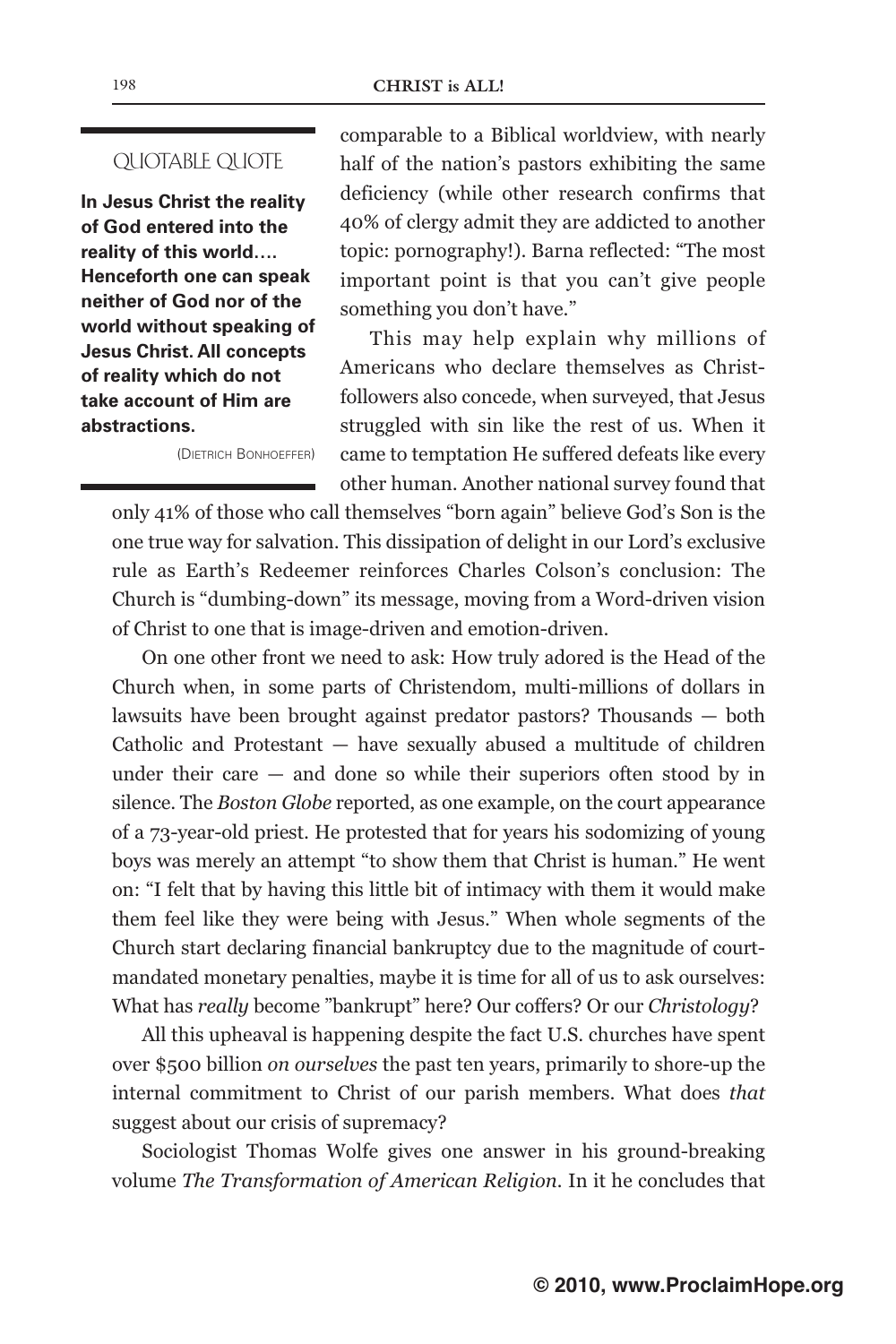although Americans are still a pervasively religious people, our form of godliness is neither culture-shaping nor life-arresting. He finds little in evangelical churches that's different from the world around us. Wolfe refers to this as the "*toothlessness* of evangelicalism", suggesting this condition is due to how we have "ignored doctrines, reinvented traditions, switched denominations, redefined morality" even as we have allowed our call to verbal witness to be downgraded to a non-intrusive lifestyle, at best. This conclusion was reinforced in 2004 by a Family Research Council report. In it blame for much of the downward slide of American culture was laid on congregations' lack of passion for the Kingdom, which rendered them mute and uninvolved in combating "depravity run rampant".

Coming back to Wolfe's thesis, theologian John Armstrong adds: "Truly we evangelicals have created a religion for dummies." Unfortunately, the story elsewhere in the world has proved equally discouraging sometimes. There are additional warning signals we must not ignore.

#### **THINK WITH ME …**

## **In what ways does this crisis manifest itself in the Church worldwide?**

According to mission statistician David Barrett, 91% of what we think of as global Christian outreach to the totally unevangelized does not target non-Christians at all. Frequently missionaries are forced to minister within nominally Christian populations, desperately trying to re-convert them from a waffling, superficial devotion to Christ as Lord which our own efforts reproduced.

This tragic condition is especially evident in "Christianized" Europe. In some nations fewer than 3% attend any church. It would be difficult to separate the relationship between these dramatic downsizings and the rampant deficiency of vision for Christ and His Kingdom. Recent surveys of clergy in Great Britian, where church attendance is at an all-time low, verified that over 50% of these leaders don't believe in Jesus' supernatural birth, with fully one third actually denying He rose from the dead! One of the marks of Pope John Paul II's final years has been his repeated sharp warnings of the "loss of Europe's Christian memory and heritage", of a growing secularism and indifference that "rules as out of order" any references to Christ. "This has sown widely," he observed, "a growing fear of the future." According to Greater Europe Mission, 14 of 27 countries are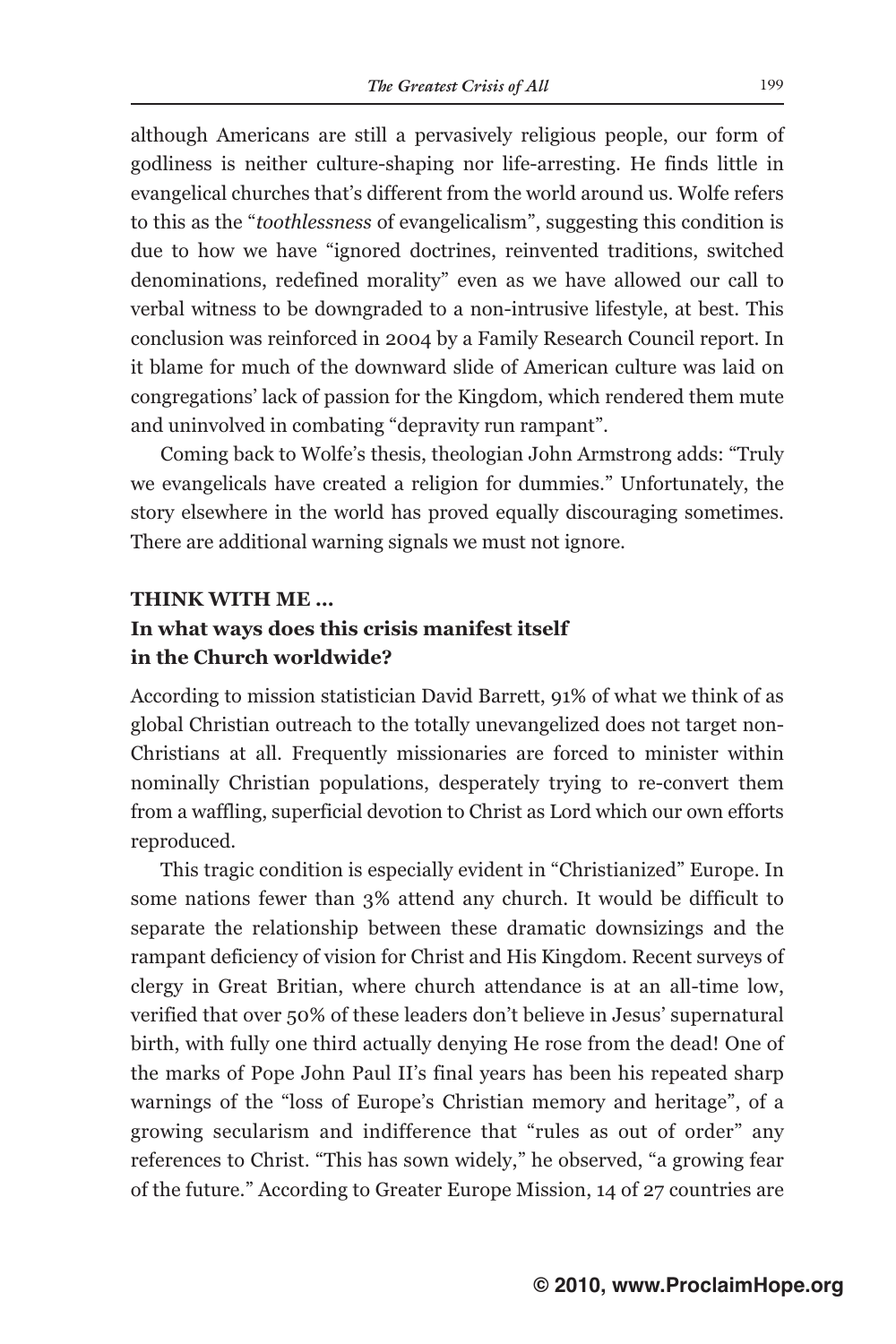less than 1% Christian. Things are actually so spiritually "burned over" that more Christ-followers can be found in Islamic countries than in Europe today.

The Church in many parts of the Two Thirds World, though clearly more dynamic than the Church in the West, at times fares little better. The World Evangelical Alliance concluded that Asian, African and Latin American churches face what WEA called a "crisis of cultural evangelicalism". Multiplied congregations have retained only a residue of vibrant hope in a sovereign Savior. Christian leaders in Latin America and the Caribbean, for example, suggested that among the 53 million that claim to be evangelicals, there are signs of serious "decline and defection". Recent research indicated that significant numbers are forsaking Christ altogether. Said one leading Latin missiologist: "Defection has been higher than most leaders ever thought it would be." In many cases a pastoral strategy devoted to meeting people's material needs, he said, has left them hungry for more of Christ, making them vulnerable to any other teaching that claims to fill that longing.

What about China, where glowing reports on church growth have thrilled us in recent decades? Without question the spiritual harvest there has been unprecedented over the past half century, for which we must praise God. There may be as many as 100 million there who claim to be Christian. Yet we must be circumspect about these apparently amazing results. A senior China research specialist at the U.S. Department of State for 25 years and a deeply committed Christian scholar, warned recently in a publication from the U.S. Center for World Mission: "This revival looks statistically incredible, but it is spiritually vulnerable." From personal observations, she suggested that millions of Chinese Christians may be "just one unanswered prayer away from moving on to another religion". Why? Some mass conversion methods, she notes, have left a shallow faith for many. Efforts for "quick results" and "short cuts" have created a revival movement that she describes as possibly "a mile wide and an inch deep". Many, it appears, may need to discover a fuller vision of the glory of Christ's true greatness if the momentum is to continue. Even in the midst of a Chinese "harvest" a crisis of supremacy threatens.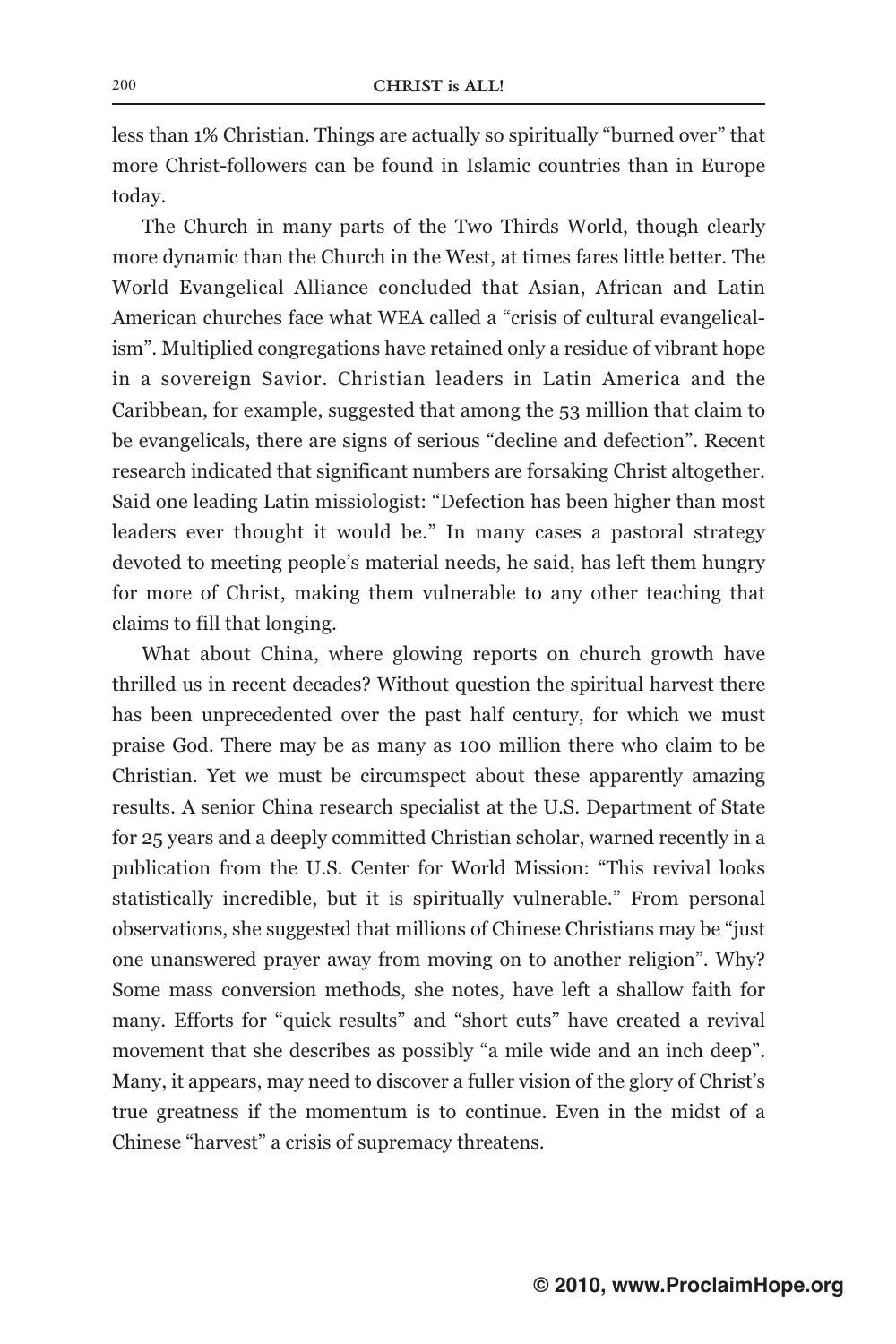#### **THINK WITH ME …**

## **Where do you see the crisis manifesting itself in your church?**

I don't need to multiply statistics and stories to convince you about the challenge we face, however. It is quite *self-evident* when you come right down to it. To see what I mean, try this experiment.

For the next 30 days monitor the conversations that go on among your Christian friends. Listen as well to what you hear taught in Sunday school or in your small group Bible study. Ask yourself two questions: (1) How often do I hear the name of the Lord Jesus mentioned *at all* (apart from quoting one of His sayings, or a phrase at the end of a prayer, perhaps)? (2) And whenever I hear His name, if I do, are the things said about Him intended in any way to magnify more clearly His glory as God's Son? — or to celebrate more fully the advances in His global cause?

In other words, do the Christians around you ever spend time talking to each other about the *supremacy* of God's Son (by whatever terms they use)? If so, do they speak in ways that indicate a desire to deposit with each other *larger* visions of who He is and how He reigns? Whether conversing between worship services, or in a weekly home Bible study, or at a Saturday men's breakfast — do the Christians you know seek to promote among themselves greater *hope* in Christ and His Kingdom? Do they freely talk about issues that draw on Biblical teachings regarding the focus, or fulfillment, or fullness or fervency of His supremacy (see chapter 1)?

After one month if your congregation is like the vast majority where I've applied this test, I think you'll be stunned by what you hear (or, shall I say, by what you *don't* hear). Jesus taught that words reveal what's in a person's heart. So your findings will provide "proof enough" there *is* a disturbing drought of Biblical vision and passion for the Lord Jesus among the Lord's followers. It is real. It is serious. It is spiritually debilitating. And it is *now*!

*The Divine Conquest* by A.W. Tozer raised a sobering speculation. The author viewed the mid-20<sup>th</sup> century evangelical movement with this question: "May not the inadequacy of much of our spiritual experience be traced back to our habit of skipping through the corridors of the Kingdom like children in the market place, chattering about everything, but pausing to learn the value of nothing?"

Good question! Let me slightly re-phrase Tozer's probing to ask a similar question of the Church in the 21<sup>st</sup> century:

May not the Church's loss of hope and passion toward Christ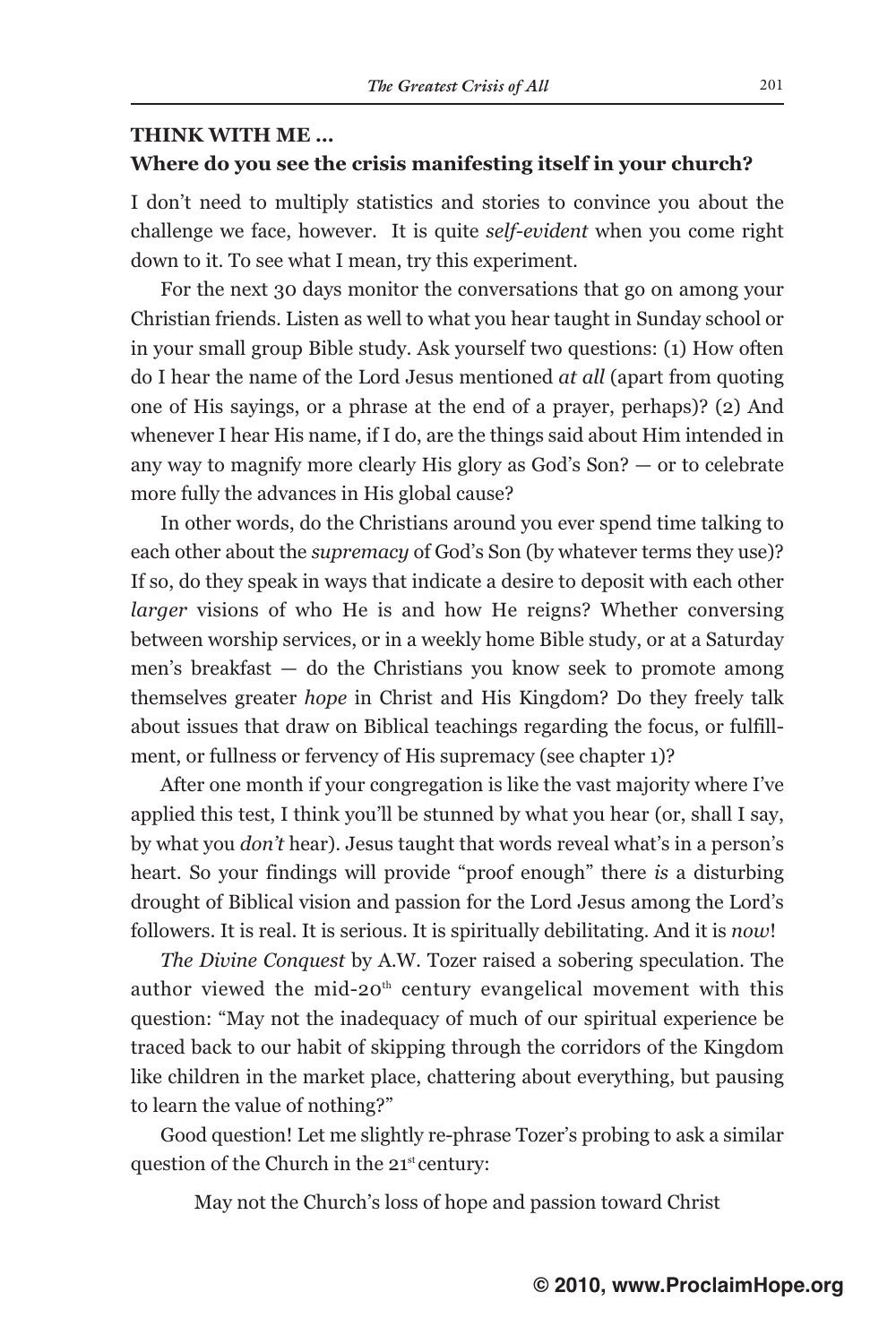be traced back to how we chatter on about everything else, but rarely pause to draw one another into the larger vision of the supremacy of God's Son?

## **THINK WITH ME … What is the crux of the evangelical movement's "identity crisis"?**

In his popular book *And The Angels Were Silent* pastor/author Max Lucado discussed his concerns over what he called a "computerized Christianity" in which God has become the "ultimate desktop", with the Bible as the maintenance manual, the Holy Spirit as the floppy disk and Jesus as the 1-800 service number! When we replace the glorious greatness of God's Son when we ignore the focus, fulfillment, fullness and fervency that His supremacy sets before the whole universe — we can end up with "computerized" forms of discipleship. Push the right buttons, insert correct data, format rituals and (Voila!) print out spiritual success. He concluded: "God hates it. It crushes his people. It contaminates his leaders. It corrupts his children." Max Lucado has captured the crux of our identity crisis. It's a predisposition that should set off alarm bells inside every congregation in the country.

Lucado's comments remind me of the intriguing metaphor we discussed at the opening of chapter 1. There I describe my most disturbing observation while traveling the evangelical movement: In many parts of the Church Christ has become our *mascot.*

For me this one metaphor represents more effectively than any other the damage that's been inflicted by the current crisis of supremacy. What's so deceptive about the image of a mascot is that it seems to encourage us, at first. It suggests excitement, strategies, camaraderie, celebration, victories. It promises a form of discipleship richly appealing in our event-oriented churches. But it is utterly counterfeit. It promotes the *opposite* of what our Lord's supremacy actually means for His people. Eventually this deceptively subtle shift — moving from Christ as our Monarch to Christ as our mascot diverts our hearts from Him. It diminishes our hope toward Him. It depletes our passion for Him. It destroys our effectiveness in His global cause.

We call Him "Lord", but do we end up *welcoming* Him as Lord? When you get right down to it: Do we give Him much more honor than what is expressed by Europeans for national royalty? In Denmark, Norway, Great Britain, for all practical purposes, kings and queens are treated more as highly favored figureheads, kept around for ceremonial purposes, to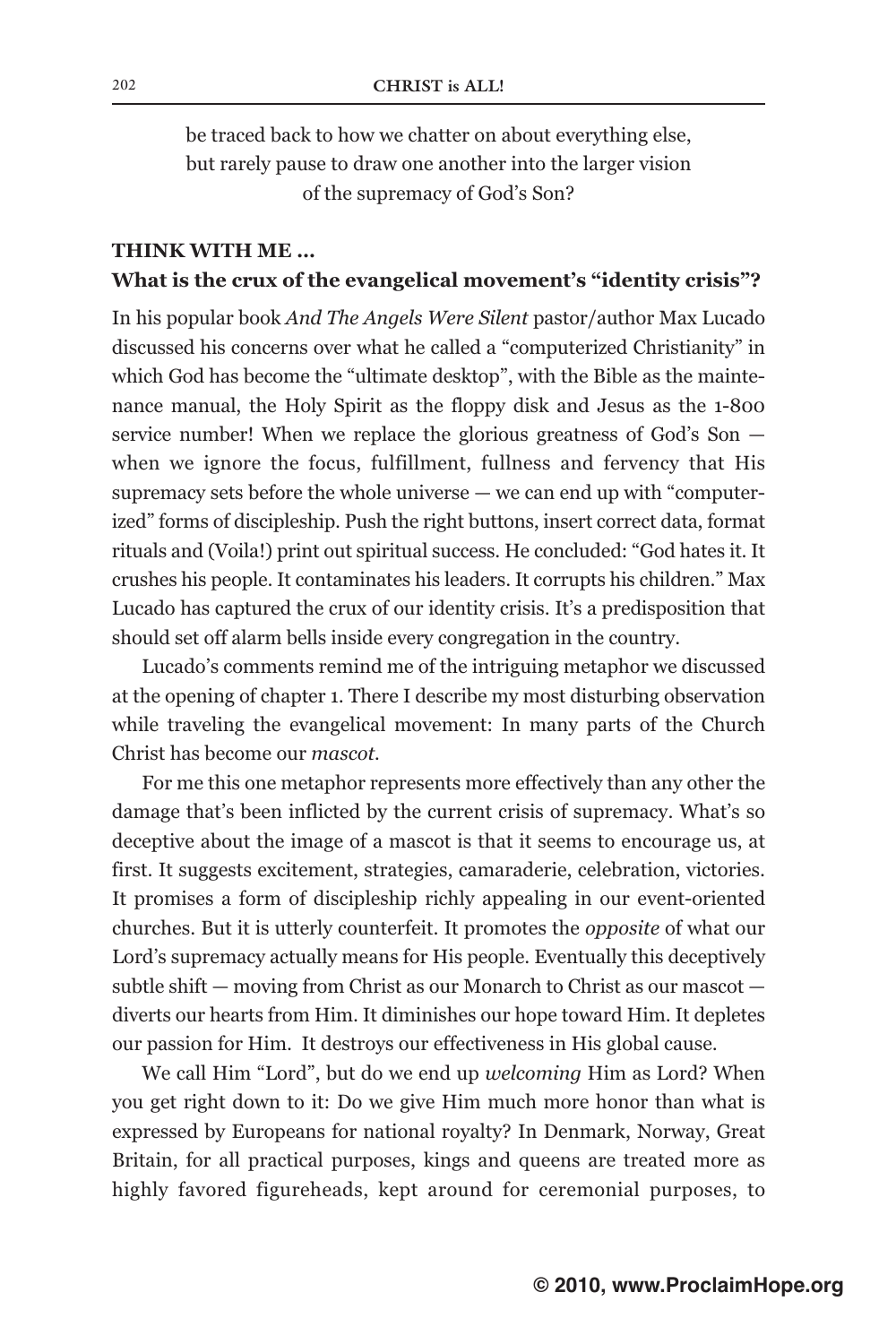embellish philanthropic events, or to lend dignity to national celebrations. But they have no final authority over day-to-day activities in government or marketplace. Similarly, Jesus gets feted Sunday after Sunday — highly praised and cheered. Displays of devotion toward Him rarely linger into Monday, however. Though we may return to Him at moments when the demands of the week become too much for us, we engage Him too seldom on a daily basis as the One on whom depends the destiny of all nations – not to mention our very own future — and before whom every life stands or falls.

How about *you:* Are you captivated by His Royal Highness? Or, for all practical purposes has He evolved in your thinking into someone much more akin to a figurehead? Observing your daily

## QUOTABLE QUOTE

**Unbelievers do not see Christ as their greatest treasure.** *Neither do most believers.***We live as blind people, chasing after the light we can see — the satisfaction that blessings bring — and not valuing the light we cannot see the glory of Christ. More is available to us in Christ than we dare imagine.We settle for so much less. We taste Him so little.**

(DR. LARRY CRABB)

walk with Him, what would a fellow believer conclude? Which model of our Lord's role  $-$  Monarch or mascot  $-$  would they find at work in your life? None of us should be too quick to answer. Let me tell you why.

For most of us the crux of this Christ-related identity crisis boils down to our misunderstanding of His *supremacy* in contrast to His *centrality* (discussed in chapter 1). Clearly both concepts are Biblical truths. Both speak to the glory of God's Son and His place in the universe. Both fill out the true meaning of this manifesto's title *"Christ is all".* However, "centrality" when isolated from "supremacy" can unintentionally relegate Jesus' place in a Christian's life to the "mascot" position. When my commitment is *only* to keep Him at the center of who I am, where I'm headed, what I'm doing and how I'm blessed, I'm just a few steps removed from assuming He is there primarily for *me*. That perspective, if left to stand alone and taken to its logical conclusion, will eventually recast Him as my "mascot" — the "ultimate desktop" (as Lucado says) ready to print out my demands.

"Supremacy", on the other hand, incorporates the idea of "centrality". Then it lifts things to a higher level. It has "Monarch" written all over it. To profess my Savior as preeminent automatically requires that I see myself caught up in who He is as the Son of God, where He's headed in the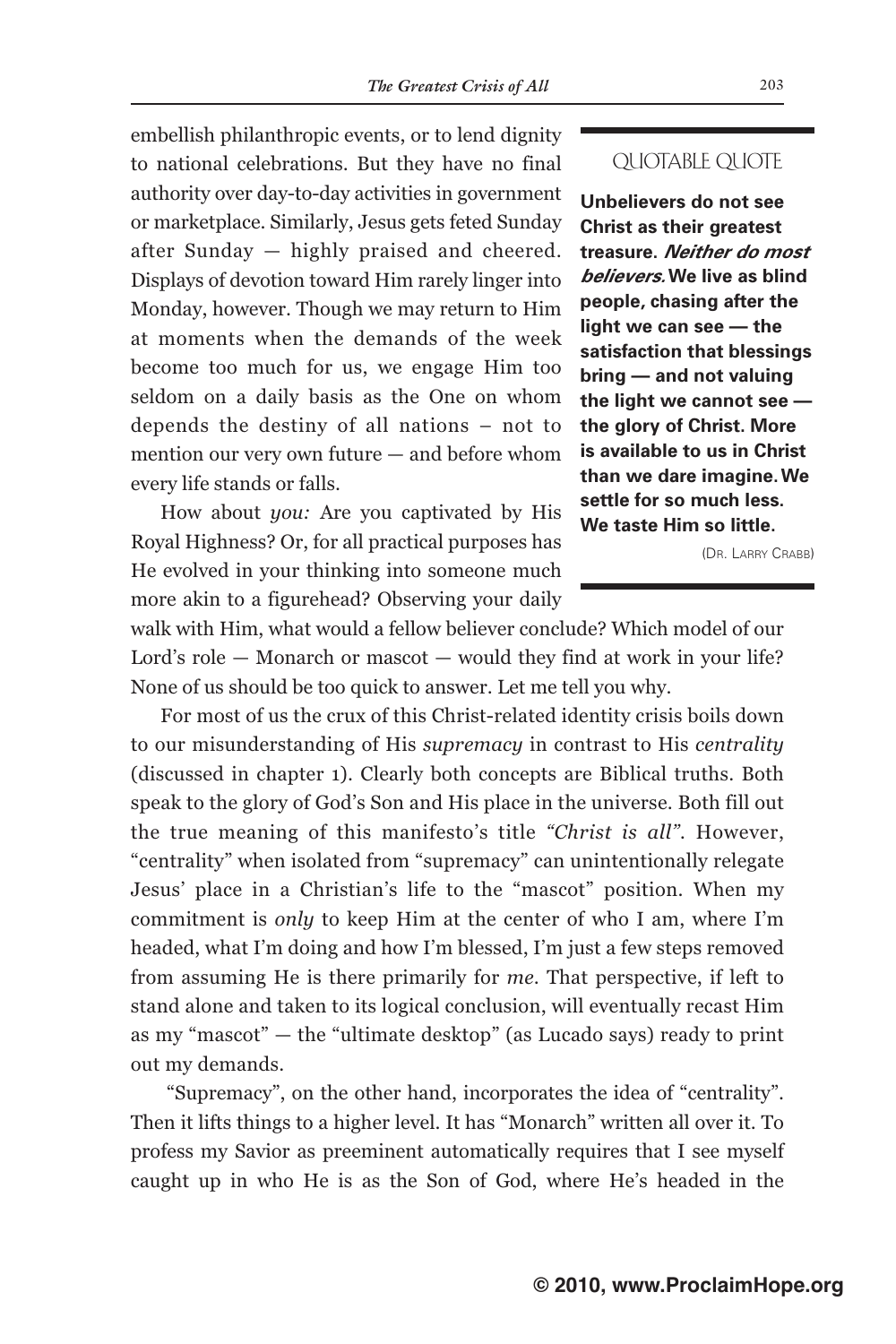Purposes of God, how He's imparting the Resources of God and what He receives from the People of God. Without qualification, the truth of Jesus' reign demands that my eternal existence remains all about *Him*!

But, a special blessing awaits me if I am willing to make Him my Monarch, not my mascot. My *own* "identity crisis" gets resolved. I am united with the Lamb-on-the-Throne. I have an unspeakably hope-filled destiny, not only because I'm wrapped *around* Him (centrality) but also because I'm wrapped up *in* Him (supremacy). Peter, you may recall, vividly describes this: "(God) has given us new birth into a living hope through the resurrection of Jesus Christ from the dead, and into an inheritance that can never perish … (sufferings come so that your faith) may be proved genuine and may result in praise, glory and honor when Jesus Christ is revealed … Therefore, prepare your minds for action; be self-controlled; set your hope fully on the grace to be given you when Jesus Christ is revealed" (1 Pet. 1). With such promises tied to the Monarch of millennia, why would any of us ever settle for a mascot?

#### **THINK WITH ME …**

## **Why is the** *Ascension* **key to rebuilding our vision of Christ as our** *Monarch?*

Someone has said that the most neglected holy day in the Church calendar is Ascension Day. Think about it. Multitudes celebrate Christmas, Lent, Good Friday, Easter, Pentecost, plus a host of dates dedicated to key saints (like St. Patrick). But most of our congregations have given little, if any, thought to the one event when Christ was crowned King of the Universe — that moment, 40 days after His resurrection (Acts 1), when He ascended into Heaven to vindicate His supremacy once and for all. Yes, there really was a day, like today is a day, when He was bestowed a Name above every name before which all nations, demons and angels must bow (Eph. 1; Phil. 1; Rev. 5). Can you remember any specific Sunday when your church commemorated the coronation of our Savior?

Why is this question so important? Quite simply, it strikes at the very heart of the short survey we've just conducted. It explains the critical nature of the 2,000-year-old battle over the true parameters of Christ's sovereign glory. What we've discovered is that frequently from its inception — and especially in recent decades — the Church has been required to choose between two radically different perspectives on God's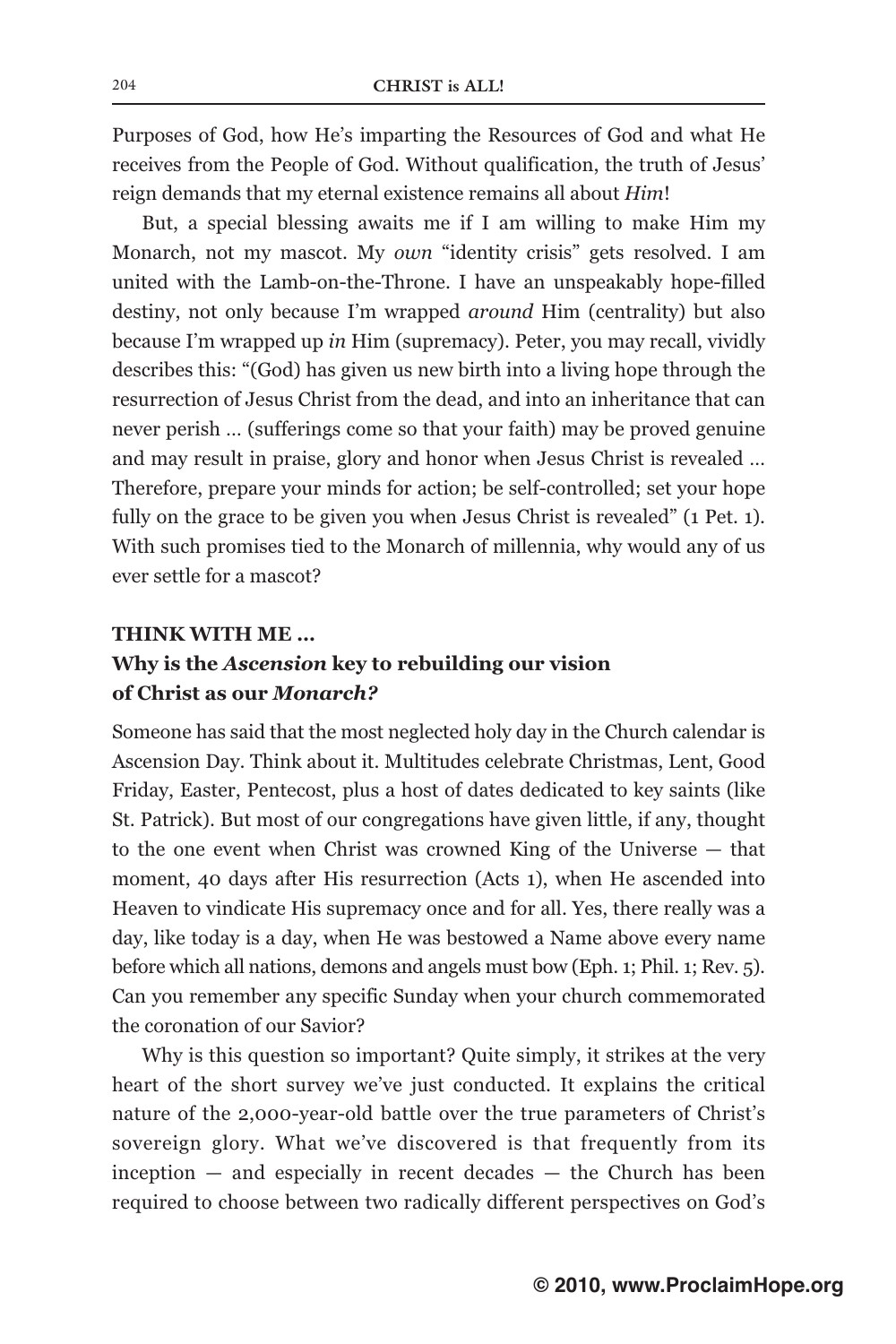Son. Evangelical theologians describe it as a choice between a "Christology from *below*" versus a "Christology from *above*". Each time the choice was made, the outcome shaped a generation's message about Him and service to Him.

Think of it this way: We must, of course, embrace the truths about the humanness — the Incarnation — of Jesus (this is the "below" perspective). But the "above" approach attempts to filter every facet of our vision of the Redeemer (including the Incarnation) through one primary lens: *Who He is, at this very hour, seated upon the Throne of Heaven.* It invites us to see Him as "God of God" — exalted to the Father's right hand, incomparable in authority and majesty, reigning over earth and Heaven — and to regard everything else in this light: worship, prayer, service, fellowship, the gifts of the Spirit, evangelism and missions, lifestyle choices, applications of Scripture, our struggles with sin, as well as the macro "sea-changes" (political, religious, economic and otherwise) among the nations.

The four Gospels, it must be remembered, were written just a few short decades after Jesus' ascension. Their take on the life of Jesus was selected, arranged and composed in a climate where the universal lordship of Jesus had become the daily diet of discipleship. Matthew, Mark, Luke, John they reflected on Jesus' earthly life and teachings as those who (with all believers) had already been raised up with Him, seated with Him on His throne, invested with His authority and living for Him in realms of glory. (Compare passages like Romans 6 with Ephesians 1 and 2.) As vital as the "below" vision of Christ's earthly ministry was (and is), the Incarnation was not the final word for New Testament Christians. Even His atoning sacrifice was viewed through the lens of who He is *now,* the Anointed One (Christ) to be honored "above".

Even so today, whether studying Scripture, singing Sunday praises, witnessing to neighbors, serving Christian relief works or sharing the Gospel with unreached peoples, the scope of the Son's sovereignty  $-$  His person, His position, His purposes, His praise — must dictate what we think and feel and seek and choose and do. Ultimately, above all else and before all else, it must define how we *hope*.

Sometimes I call this springboard for living "*super*-spective" (a word coined by Ralph Winter). The Ascension helps Christians put everything into its *proper* perspective. Our Sovereign longs to fill our horizons with a view of Himself that is *super* — overflowing with the realities of His wonder, greatness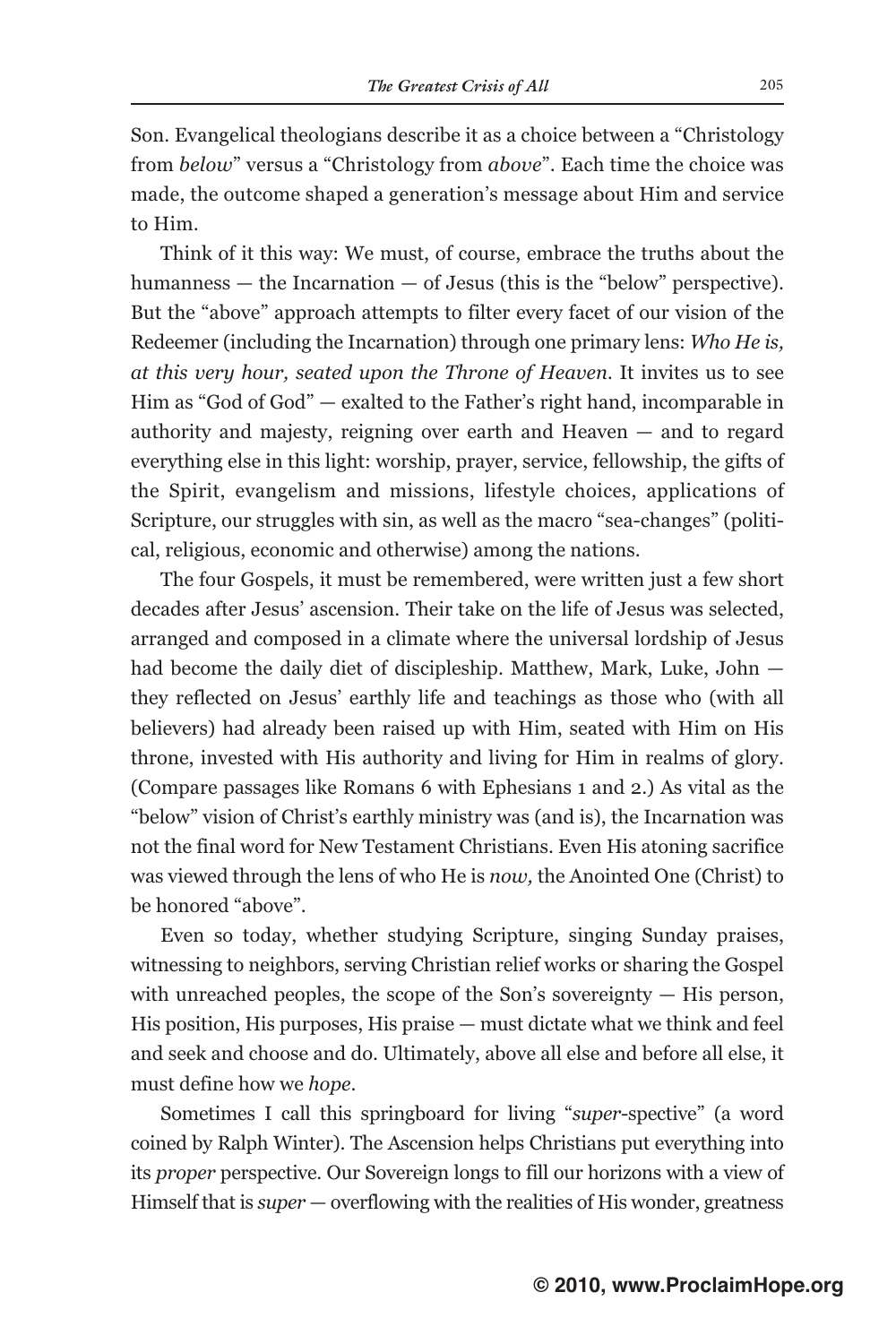and grandeur as Lord of all. To do this, He invites us to interpret all of existence, ours and creation's, perched on the footstool of His throne. The opening chapters of *Joyful Manifesto* **(Volume I)** help you regain this vantage point — this *super-*spective — as it lifts you from one mountain range of His glory to the next, from one promise of His Kingdom onto another.

Personally, I'm looking for the time when throughout every Christian tradition we will annually celebrate Ascension Sunday, making as much out of that day as we do out of Christmas, or Good Friday, or Easter. Only because of *that* day does Jesus' incarnation, crucifixion, and resurrection have any permanent redeeming impact.

I envision Ascension Sunday as not only a day of "pomp and praise" but also as a sacred season of *repentance —* a time for turning from specific ways we have reverted (individually and corporately) to treating Jesus as a mascot; a time for calling the Church to be re-converted back to Him as our Monarch and, in the process, to recover all the hope in Him we are meant to have.

## QUOTABLE QUOTE

**We need a Jesus who can explain the Christ of faith: one big enough to account for Jewish hostility and Roman fear; one big enough to explain why he became the subject of such a book as the Gospel of John; one who made such an impression that people easily believed that he had risen from the dead; such a colossus that within a few years of his death those who had known him best were identifying him with Yahweh and laying down their lives rather than refrain from worshipping him; a figure of such universality that his church has had a multi-ethnic, multi-cultural appeal without precedent in the history of religion.What manner of man was he: able to overcome the scandal of his crucifixion and exert such an influence on human history that to this day scholars eagerly discuss his impact not only on religion but on art and science, politics and literature? (He alone) renders Christianity explicable.**

(DR. DONALD MACLEOD)